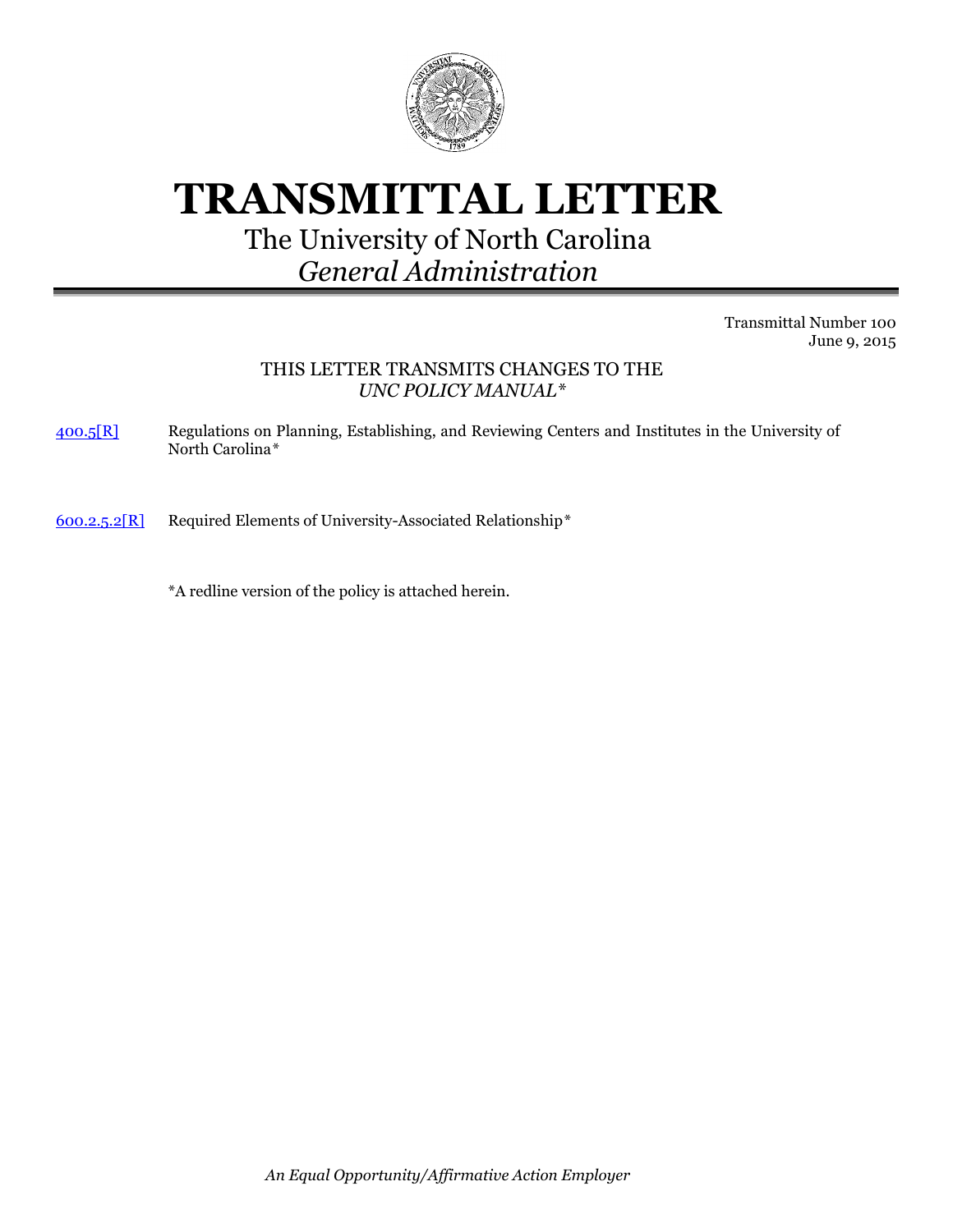#### **Regulations on Planning, Establishing, and Reviewing Centers and Institutes in the University of North Carolina**

I. Introduction, Purpose, and Definitions

The University of North Carolina (UNC) encourages partnerships — within, across, and beyond its constituent institutions ─ that maximize the capacities of the University and the constituent institutions to address complex problems of importance to North Carolina, the nation, and the world. Such partnerships may take the form of centers and institutes. Centers and institutes are particularly effective structures when efforts require cross-disciplinary or cross-unit coordination. Centers and institutes, when formed, should result in strengthened and enriched programs around the core missions of research, service, and instruction; enhanced opportunities for faculty, staff and students; heightened economic impact in the state; and a reduction in duplication within UNC.

A. Purpose. This regulation has three purposes:

1. Provide a framework upon which campuses should build detailed policies and protocols to guide the planning, establishment, management, and discontinuation of institutional centers and institutes (Section II.);

2. Define University System Multi-Campus Centers or Institutes and the role of UNC General Administration (UNC-GA) in the management and oversight of them (Section III.); and

3. Establish requirements for management oversight and reporting on centers and institutes (Section IV.).

B. Definitions

"Center or Institute." For purposes of classification, there is no technical distinction between the terms *center* and *institute*. In practice, an institute frequently refers to an entity having a broader scope of activity than a center. For example, an institute may create centers as separate units within its administrative structure. Centers and institutes may require new infrastructures to facilitate administration, fiscal management, and on-going activities. Many centers and institutes report to or involve only a single UNC campus. Some involve more than one UNC campus and require significant, sustained, and necessary multi-campus collaboration in one or more aspects including leadership, governance, mission, core activities, funding, and other resources. A center or institute within UNC may, under appropriate circumstances, include the participation of other institutions, agencies, or organizations, such as other colleges and universities, schools, hospitals, industry, foundations, or governmental bodies. Centers and institutes do not have jurisdiction over academic curricula, although they may offer courses in cooperation with academic units.

2. "General Fund sources" means financial resources originating from the State's General Fund, including state appropriations and tuition receipts.

3. "Non-General Fund sources" means financial resources originating from sources other than the State's General Fund, including fee receipts, endowment income, institutional trust funds, and outside grants.

"In-Kind sources" means support that one or more constituent institutions provides to a center or institute in the form of space, services (including faculty course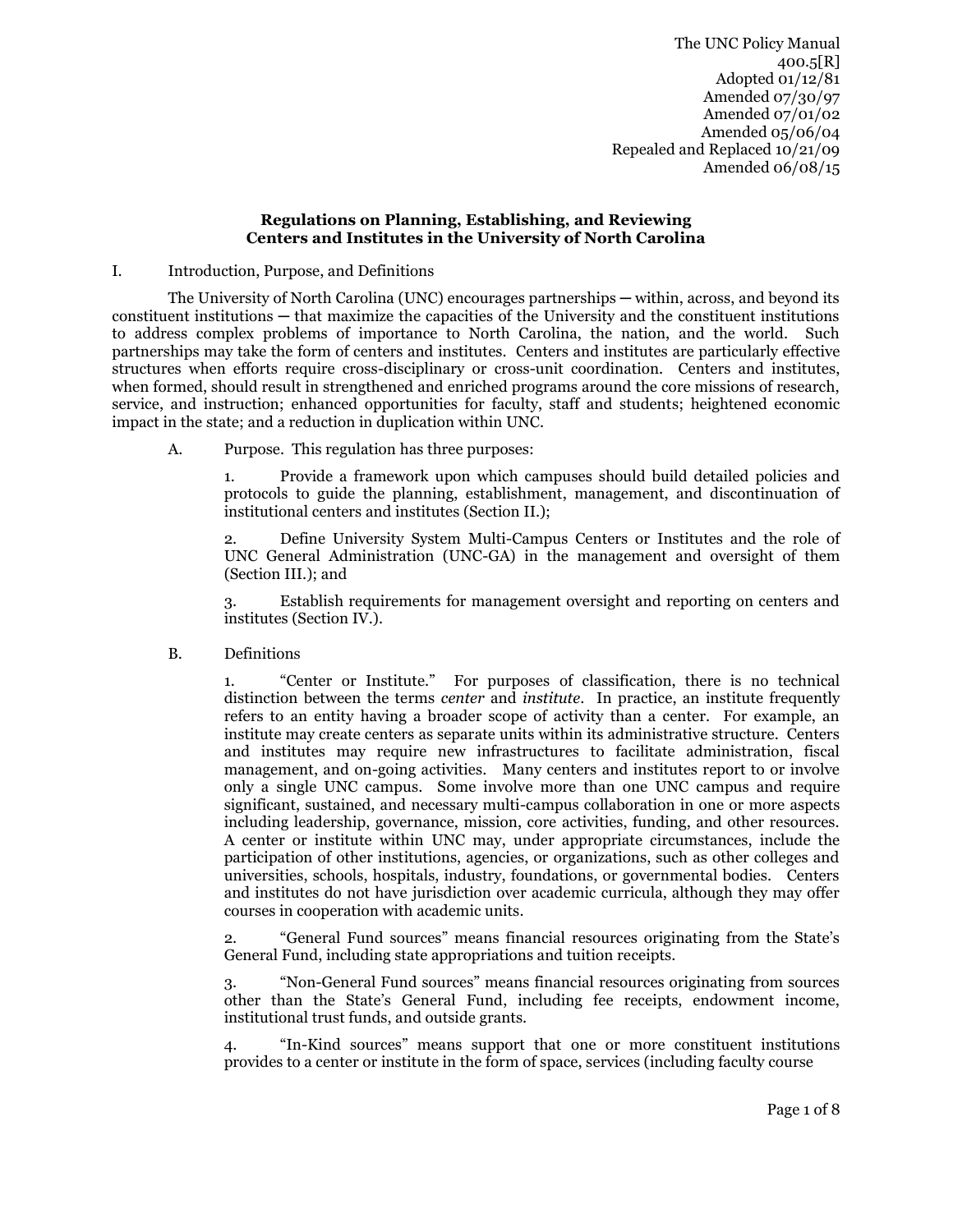buyout), or use of equipment or other materials, and for which it does not receive cash payment.

5. "Political activity" means, as described in Section 300.5.1 of the UNC Policy Manual, actions directed toward the success or failure of a candidate for public office, political party, or partisan political group including, but not limited to, campaigning, political management, and soliciting financial contributions for political purposes.

#### II. Regulations for Centers and Institutes

The following regulations apply to each constituent institution that (1) serves as the administrative campus for a multi-campus center or institute, or (2) administers a center or institute that reports to only one UNC campus.

A. Authority.Campuses will adopt the following authoritative roles in their own policies and procedures.

1. Administrative campus**.** Each center or institute must designate an administrative campus. For centers and institutes situated on a single campus, this designation is straightforward. Full authority and responsibility for the oversight of institutional centers and institutes rests at the campus level, including establishment, management, and discontinuation.For centers and institutes involving more than one UNC constituent institution, agreement on an administrative campus must be reached. Administrative campuses are responsible for the general and fiscal oversight and management of their institutional centers and institutes, in accordance with this regulation and campus level policies and procedures.

2. Board of trustees. The board of trustees of each administrative campus has the authority to approve campus level policies on centers and institutes and to authorize establishment and discontinuation of institutional centers and institutes consistent with these regulations and the directions of the president or the Board of Governors. The board of trustees may delegate to the chancellor the authority to approve the discontinuation of institutional centers and institutes.

3. Chancellor. The chancellor of each administrative campus, as the executive and administrative head of the constituent institution, is responsible for the oversight and management of each center or institute situated at the campus. The chancellor is responsible for carrying out the requirements of the applicable policies of the Board of Governors and board of trustees with respect to centers and institutes, and for ensuring that all requirements of this regulation are implemented and followed.

4. Directors.Subject to the approval of the chancellor of the administrative campus, each center or institute must have a director, who shall report to a dean or another Tier I senior academic and administrative officer (SAAO) designated by the chancellor or the provost. Center and institute directors are responsible for the day-today programmatic, fiscal, and personnel decisions associated with the center and institute mission and core personnel.

5. Center or institute boards or committees. A chancellor of a constituent institution may determine that an advisory or policy board is needed for a particular center or institute. Boards or committees are particularly useful when the center or institute must coordinate efforts across departments, units, or institutions. Such boards do not have the authority to make hiring offers to directors or other staff. While boards may make recommendations regarding the use of center and institute funds, such entities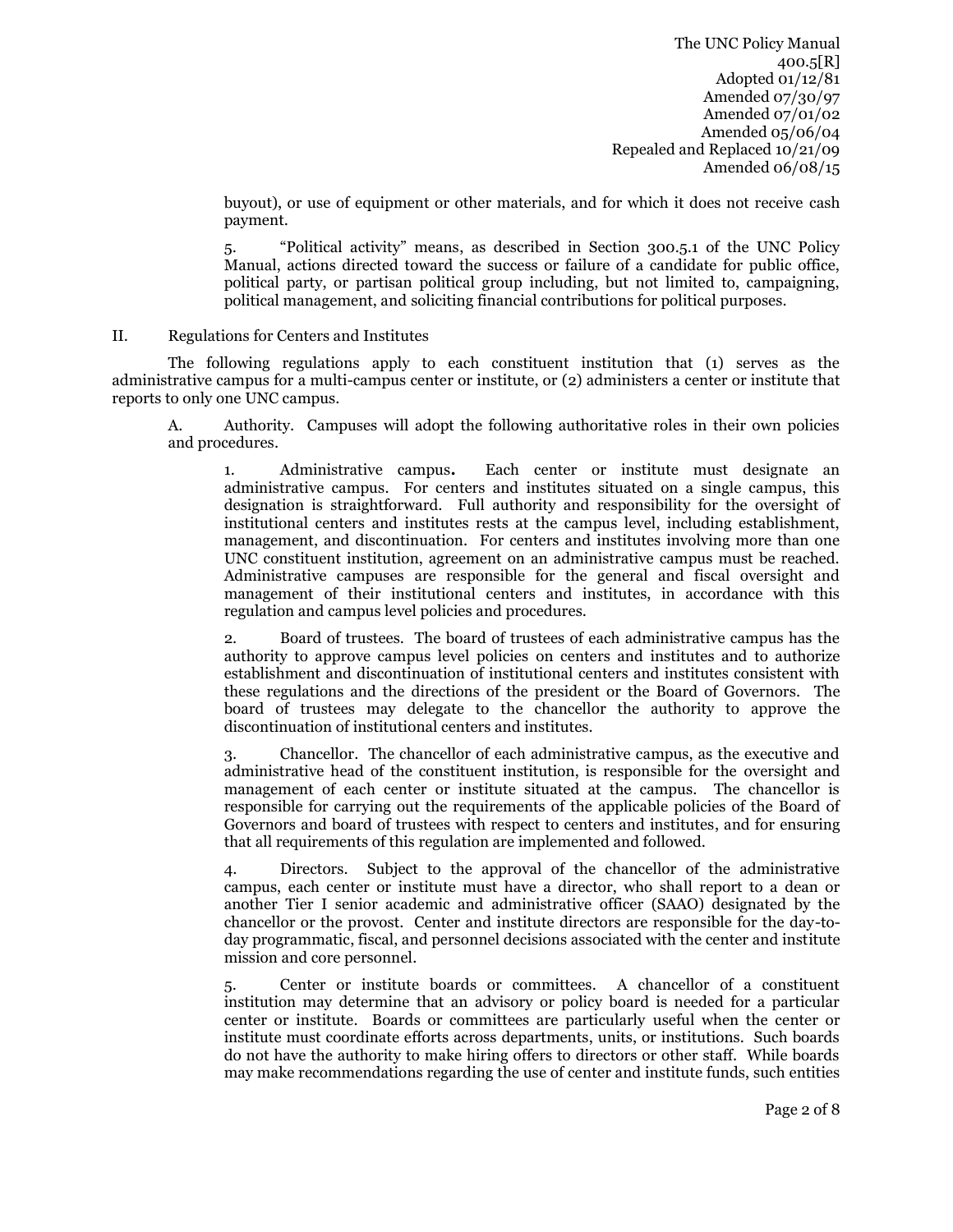do not have the authority to access, use, or otherwise control funds associated with the centers and institutes.

6. Authority through bylaws, memoranda of understanding, or other governing documents. Centers and institutes, particularly those requiring sustained involvement across multiple constituent institutions, may address certain aspects of their management through bylaws, memoranda of understanding (MOUs), or other governing documents, subject to the oversight and approval of the chancellor or the chancellor's designee. Examples of decisions that may be localized at the center or institute level include processes for appointing and staggering terms of board members, requirements for adding new partners or partner campuses, or agreements on leadership and logistics for specified collaborative initiatives. Centers and institutes that involve multiple campuses, but without such documents, are considered under the full authority of the administrative campus as defined above, in Sections II.A.1., through II.A.2.

B. Planning. A planning period can serve many purposes for a conceptualized center or institute, including time to demonstrate the validity of the concept, define partner relationships and roles, or identify fiscal and other resources required for sustainability. Administrative campuses must have policies that address the following aspects of the planning of institutional centers and institutes:

1. Clear process for requesting authorization to plan a center or institute. Minimum required documentation should include:

a. Relevance of the proposed center or institute to the mission of the administrative campus and UNC;

b. Objectives of the proposed center or institute and why the objectives cannot be achieved within existing institutional or University structures, including individual schools, departments, and/or programs;

c. Discussion of differentiation from similar centers, institutes, or units within the campus, UNC and the State, and proposed relationships with them;

d. Potential sources and estimated funding to initiate and sustain the proposed center or institute, presented as a five-year projection, including the amounts of (1) General Fund support; (2) non-General Fund support; and (3) in kind support; and

e. When relevant, statements on the inter-institutional nature of the proposed center or institute, whether it be mission, leadership, activities, funding, or other aspects.

2. Milestones, timelines, and responsible parties associated with center and institute planning periods.

3. Clear process for granting and notification of authorization to plan a center or institute, which shall require approval by the chancellor and a report to the board of trustees and the Office of Research and Graduate Education at UNC General Administration within 30 days of the chancellor's approval, or by the next regular meeting of the board, whichever is later.

C. Establishment.When a center or institute approved for planning is ready and able to demonstrate its viability, a formal request for authorization to establish is prepared.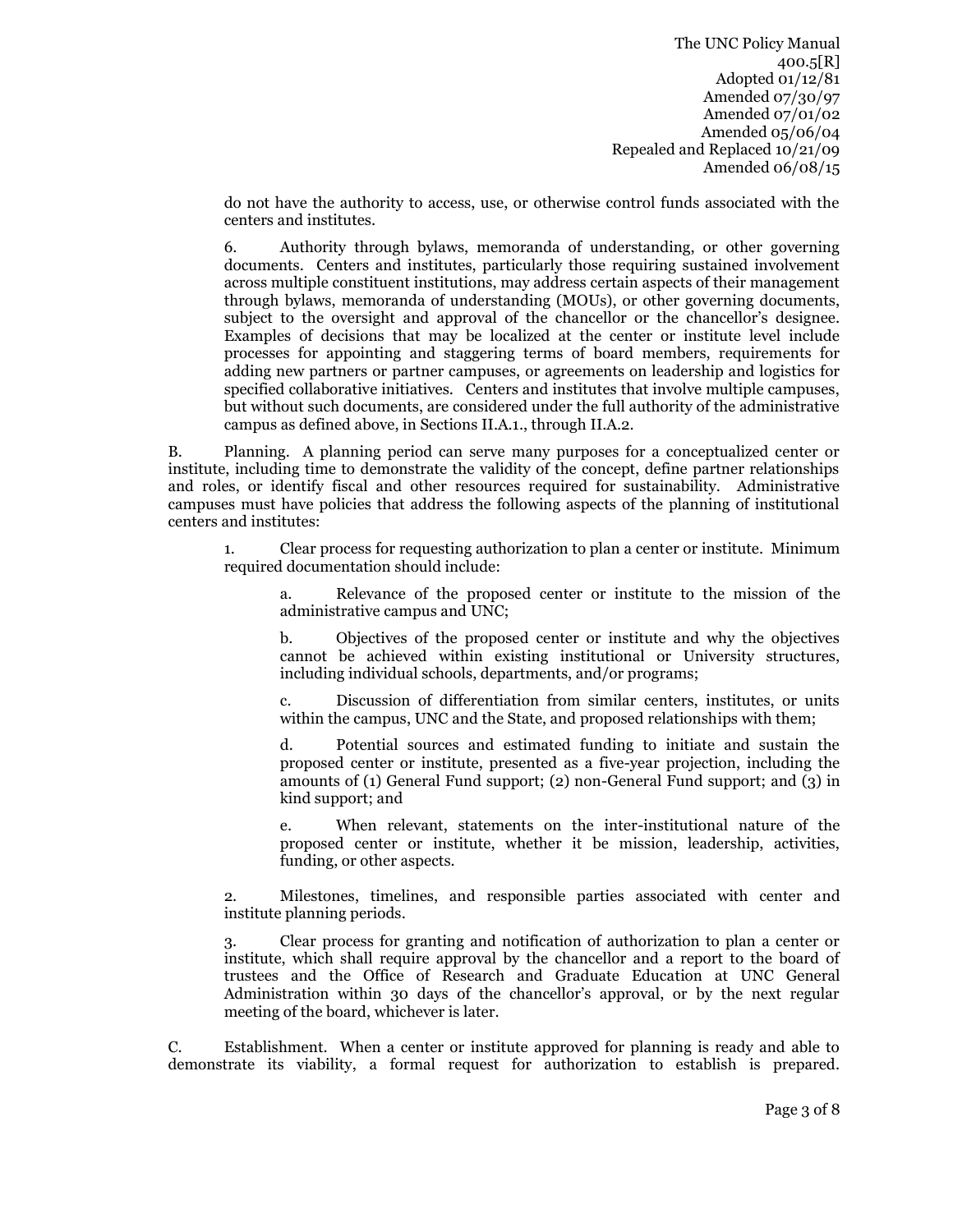Administrative campuses must have policies that address the following aspects of the establishment of institutional centers and institutes:

1. Clear process for requesting authorization to establish a center or institute. Minimum required documentation should include the items listed in the authorization to plan documentation (Section B.1., above) as well as:

a. Name of the proposed center or institute, which appropriately reflects the center or institute mission and scope;

b. Identification of the proposed center or institute as either a research, public service, or instructional unit, in accordance with its primary mission and core activities, with the understanding that the center or institute may also conduct complementary activities outside of its primary designated mission;

c. Organizational structure of the proposed center or institute, including name of a proposed director, description of the membership and function of any proposed advisory or policy boards, and proposed responsibility structure;

d. Statement on the anticipated effects of the proposed unit on the instructional, research and/or public service programs of the administrative campus; and, when inter-institutional arrangements are involved, a statement on the anticipated effects of the proposed collaboration on the instructional, research and/or public service programs of all participating campuses;

e. Statement on immediate financial needs, including the amount of General Fund, non-General Fund, and in kind support that will be required;

f. Statement on immediate operating needs, such as equipment, library resources, and space needs, and five-year projections of future space needs;

When relevant, evidence that inter-institutional arrangements regarding leadership, governance, activities, funding, or other aspects have been reached by the cooperating chancellors or designees; and

h. An accountability plan that complies with policy of the administrative campus, noting specific dates for the initial director and center reviews.

2. Milestones, timelines, and responsible parties associated with establishment; and

3. Clear process for granting and notification of the establishment of a center or institute, which includes approval by the chancellor and board of trustees and notification to the Office of Research and Graduate Education at UNC General Administration prior to establishment.

D. Management. The chancellor of each administrative campus will ensure that each active center and institute associated with the administrative campus undergoes a comprehensive review at least once every five (5) years to evaluate ongoing alignment with departmental, college and/or institutional missions and resources, success in accomplishing stated objectives, and sound fiscal status and practices. Administrative campuses must have policies that include the following aspects of the management of centers and institutes as part of the comprehensive review:

1. Process for director searches, including steps of the process, participants and responsible parties, and appropriate decision-making procedures;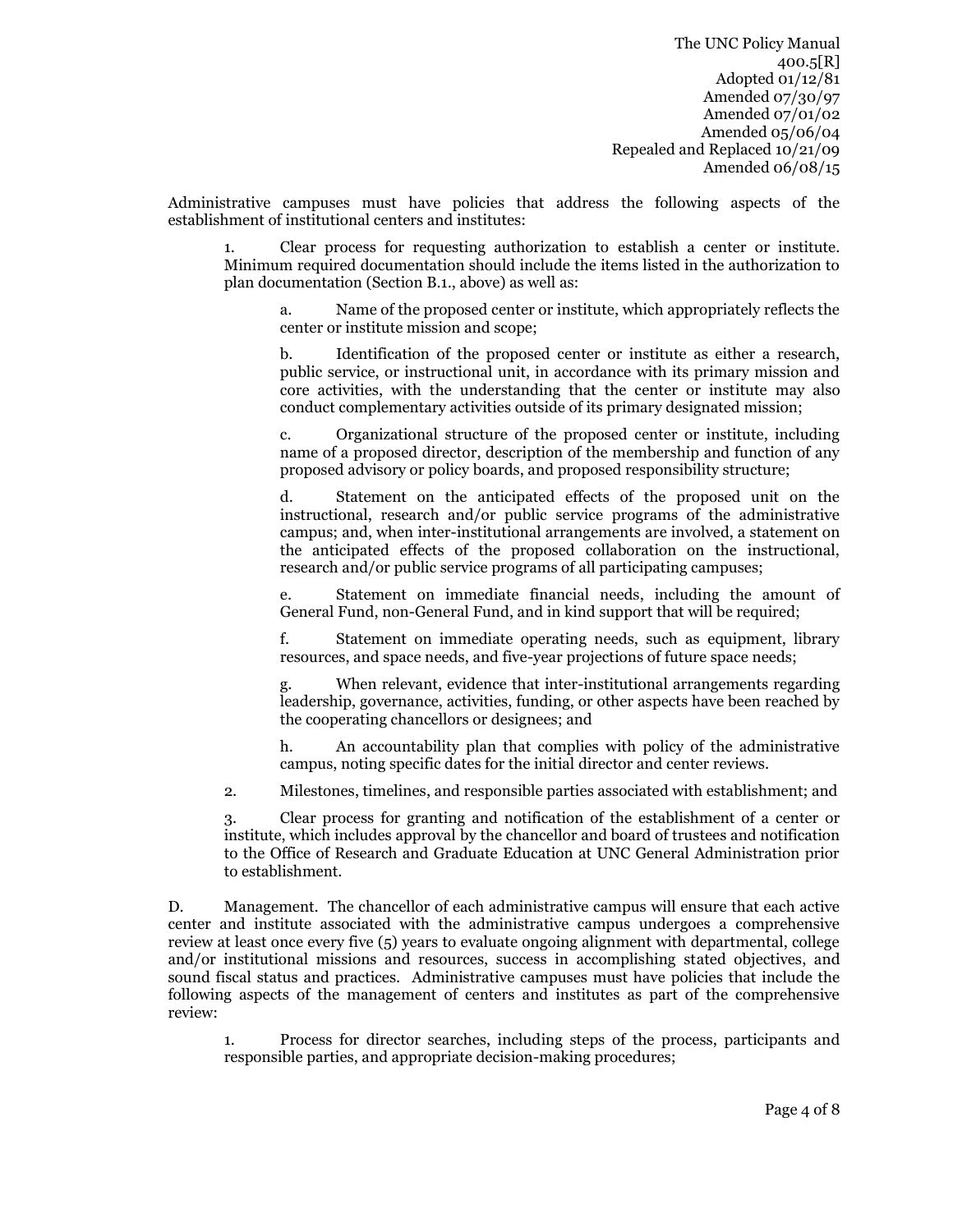2. Cycle(s) for annual and comprehensive reviews of center and institute activities, including designation of the responsible office or offices;

3. Evaluation criteria to include at a minimum:

a. Performance against specific objectives and goals;

b. Quality and quantity of scholarly activity (as appropriate per mission), teaching and other instructional activity (as appropriate per mission), and service (as appropriate per mission);

c. Sufficient budget to continue operation, including the amount and proportion of funds received from General Fund and non-General Fund sources as well as in kind support;

d. Fiscal oversight;

e. Analysis and assurance that the entity does not duplicate other institutional, UNC, or State entities;

f. Analysis and consideration as to whether the entity's work can be effectively accomplished by a single department or program; and

g. Stakeholder feedback (stakeholder defined as appropriate per the unit's mission).

4. Listing of other considerations, outside of the above performance review criteria, to be discussed during review periods, including facilities, personnel, or other operational needs;

5. Cycle(s) for reviews of center and institute directors, including designation of the office or offices responsible for conducting the review;

6. Criteria for director review, to include at minimum:

a. Performance against individual objectives and goals;

b. Feedback on leadership and communication from center/institute staff, partners and/or clients; and

c. Management of fiscal and human resources.

7. Standard practices and procedures for involving other UNC constituent institutions in review processes, when relevant;

8. Articulation of the type of unsatisfactory performance that could merit conditions for discontinuation of a center, institute, director, or others; and

9. Clear plans for occasions when centers, institutes or directors do not meet minimum review expectations, including process, milestones, and responsible parties.

#### E. Discontinuation

1. A center or institute may be discontinued for a variety of reasons, including but not limited to lack of fiscal resources for sustainability, termination of a supporting grant or award, lack of fit with departmental, college or institutional missions or objectives, or a change in institutional priorities.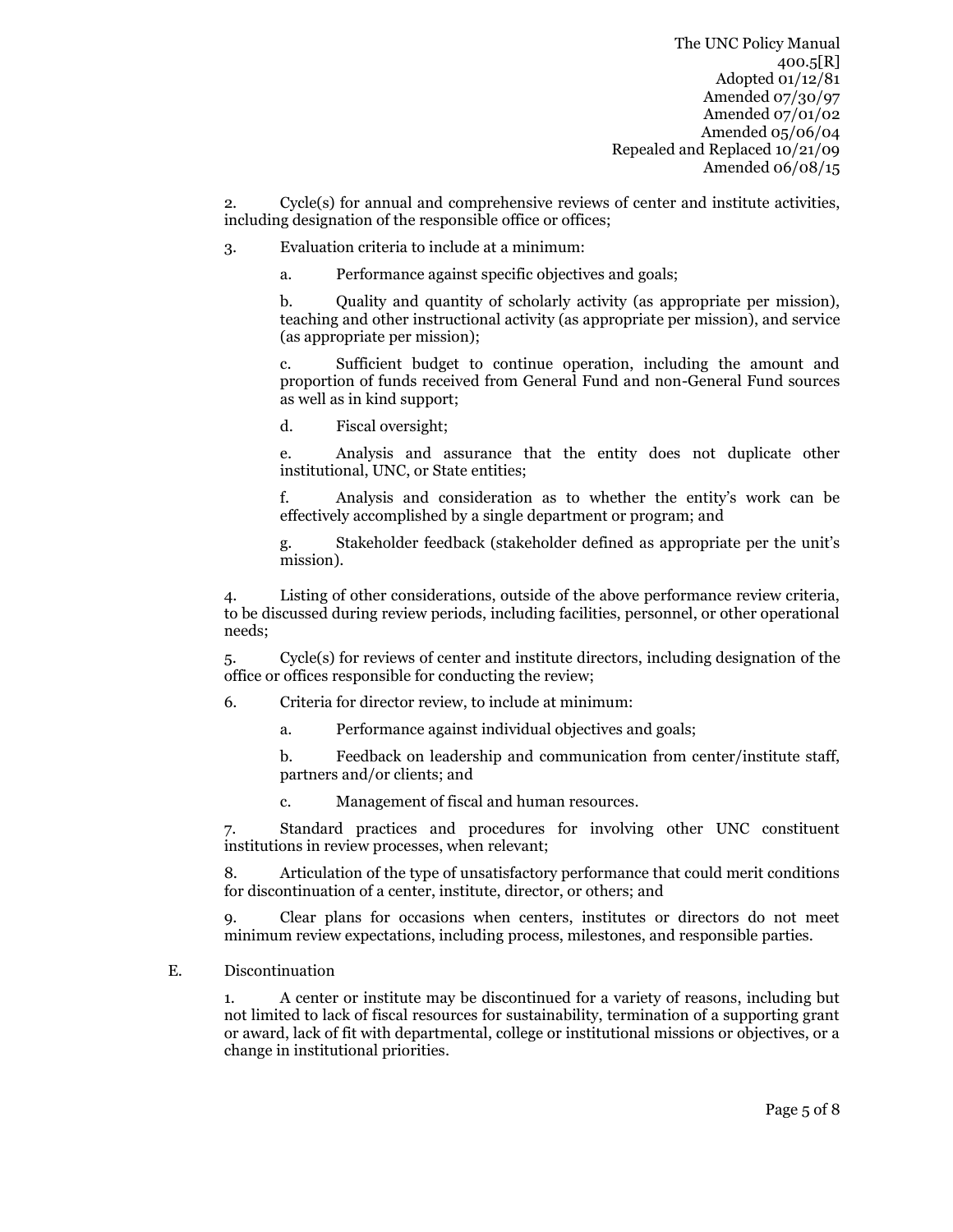a. Campus level policies must provide a clear process for the discontinuation of centers and institutes, whether on probationary status, performing satisfactorily, or in other circumstances. For those entities that involve only a single campus, the campus-level process should include approval by the board of trustees and notification to the Office of Research and Graduate Education at UNC General Administration, prior to discontinuation. For those centers and institutes that require significant and sustained cooperation among more than one UNC constituent institution, campus level policies must provide for agreement to be reached and documented by the partner chancellors or designee before the discontinuation recommendation goes before the board of trustees at the administrative campus. If such an agreement cannot be reached by partner chancellors or designees, then UNC General Administration, through the Office of Research and Graduate Education, will convene partners and determine an acceptable solution.

b. If the president or the Board of Governors determines that a center or institute should be considered for discontinuation, the president shall give written notice of that determination to the chancellor and chair of the board of trustees of the constituent institution functioning as the administrative campus, notifying them that they may request a hearing on the matter before the Committee on Educational Planning, Policies, and Programs by transmitting a written request for a hearing to the president within thirty (30) days after receipt of the president's notice. The chancellor and board of trustees chair may bring to this hearing such administrative staff members and faculty members as they may deem useful in representing the institution. If the chancellor and board of trustees chair request a hearing, they shall, not later than two weeks prior to the hearing, file with the president a written statement of reasons why the center or institute should not be discontinued, together with such supporting data as they may wish to provide. After such hearing, the Committee shall recommend to the Board of Governors action that the Committee deems appropriate.

2. The "phase-out" period for centers and institutes that are to be discontinued shall be sufficient to permit an orderly termination or transfer of contractual obligations and to allow an effort to find alternative employment for full-time staff. Normally, the "phaseout" period shall be no more than one year after the end of the academic year in which final approval is given to discontinue the center or institute.

F. Other Entities. Other coordinating entities, such as partnerships, consortia, collaboratives, or centers that form within existing centers or single departments, may be considered exempt from these regulations. For example, faculty within a department may decide to form a collaborative in order to more intentionally connect their research projects and professional networks. While such a group may prove a valuable resource to external partners or other disciplinary contacts, it would likely require little to no structure, funds, or management to function. A final determination will be left to the discretion of each constituent institution as to whether such entities will be governed under institution level processes. Campuses should make appropriate provisions in their policies and procedures to ensure they remain knowledgeable of the existence and viability of such entities.

#### III. University System Multi-Campus Centers and Institutes

Some centers and institutes are established either to represent North Carolina in a federally funded and formula-based program, many of which require state matching funds, or through legislative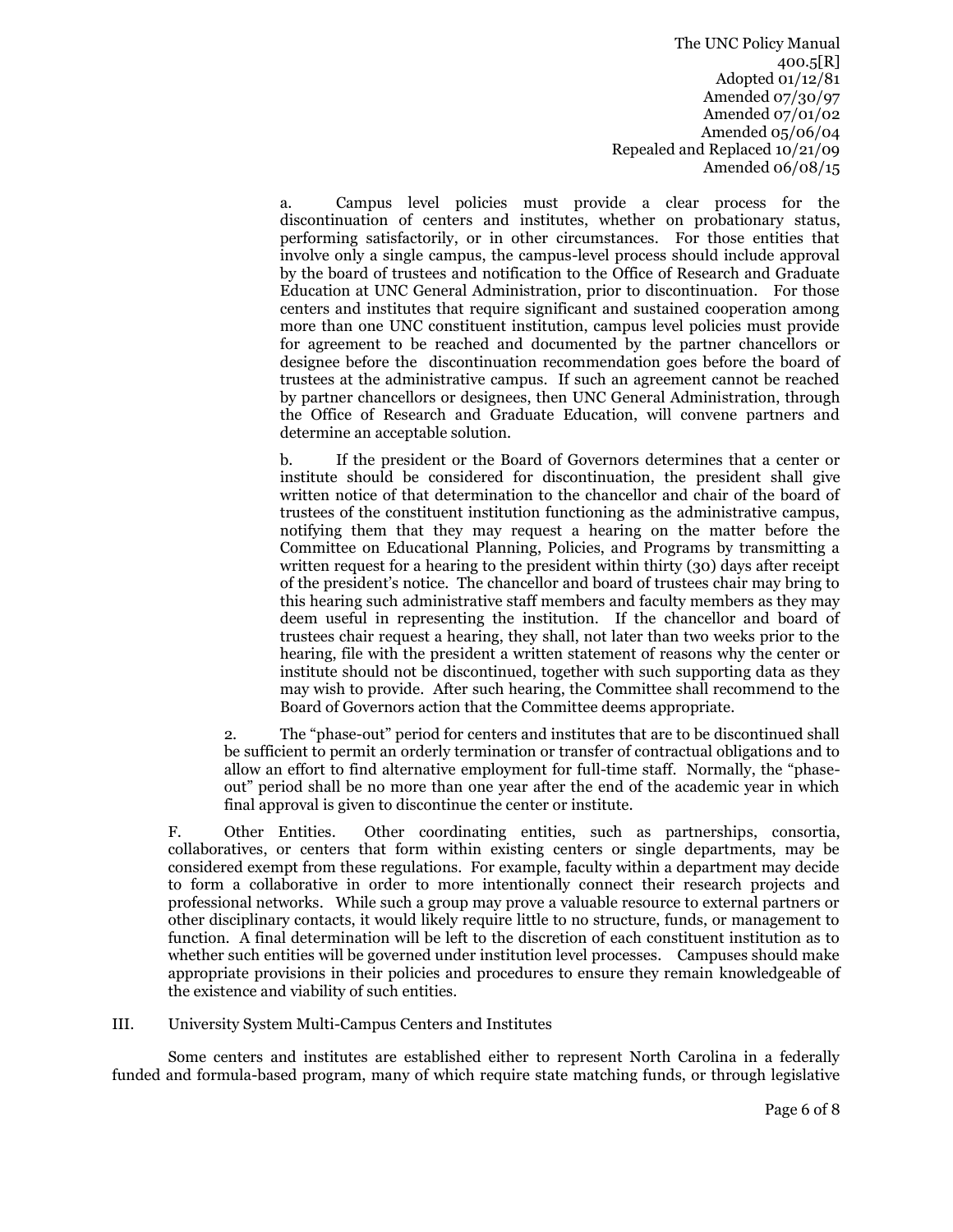action with requirements of multiple campus engagement. These entities, known as University System Multi-Campus Centers and Institutes, will maintain varying levels of involvement from UNC General Administration throughout their life cycle, as described below.

A. Participants in a Federal Program. Centers and institutes that are established via a federally funded and formula-based program must, with guidance from UNC General Administration, identify an administrative campus in UNC. The administrative campus will retain responsibility for general and fiscal oversight with exception of the budget expansion request process, in which UNC General Administration will assist. A reporting line to UNC General Administration through the UNC Office of Research and Graduate Education will be maintained throughout the existence of these centers and institutes to ensure appropriate system level involvement in the center mission and the federal review processes for these centers, institutes, and their directors. These entities shall reach agreements with their administrative campuses to have any regularly occurring and extensive federal review meet the requirement for periodic comprehensive review. A center or institute participating in a federally-funded and formula-based matching program may be discontinued if the sponsoring unit of the federal government terminates funding for the program. Otherwise, when it becomes necessary for UNC to discontinue one of these centers or institutes, the chancellor of the administrative campus should, in consultation with the other participating constituent institutions, prepare and forward a written request to the UNC president, with copy to the vice president for research. The president will then make such recommendations as are necessary to the Board of Governors for approval of the discontinuation. The "phase out" period considerations noted in Section II.E., above, also apply to these centers and institutes.

B. Legislatively Sanctioned Multi-Campus Centers and Institutes. Centers and institutes that are established via legislative action of the North Carolina General Assembly and that require multiple campus engagement must, with guidance from UNC General Administration, identify an administrative campus in UNC. At the time of the enactment of the legislation, UNC General Administration will assist these entities and the administrative campus in the creation of planning, establishment, and other governing documentation (e.g., bylaws, memoranda of understanding). After these governing documents are effective, the entity will come fully under the auspices of the administrative campus for general and fiscal oversight. Discontinuation provisions should be noted in the governing documents and should involve the counsel of UNC General Administration in the discontinuation process, through the Office of Research and Graduate Education.

C. Other multi-campus centers and institutes. The provisions of this regulation are intended to enable campuses to effectively manage centers and institutes, whether institutional or involving multiple campuses. Inter-institutional centers and institutes are hence not singled out as exceptional circumstances requiring system-level oversight but rather to be considered as a customary practice that may require some additional considerations. UNC General Administration, through the Office of Research and Graduate Education, can offer assistance during the planning phase of complex multi-campus efforts. Upon the need to discontinue one of these entities, the provisions in Section II.E., of this regulation will apply.

IV. Other

A. Reporting. Each administrative campus shall notify the Office of Research and Graduate Education at UNC General Administration of the establishment or discontinuation of any center or institute. The Office of Research and Graduate Education at UNC General Administration will maintain a current listing of all UNC centers and institutes, which will be posted on the UNC website and categorized by mission. Each center or institute must be designated as a *research, public service, or instructional* unit in accordance with its primary mission and core activities,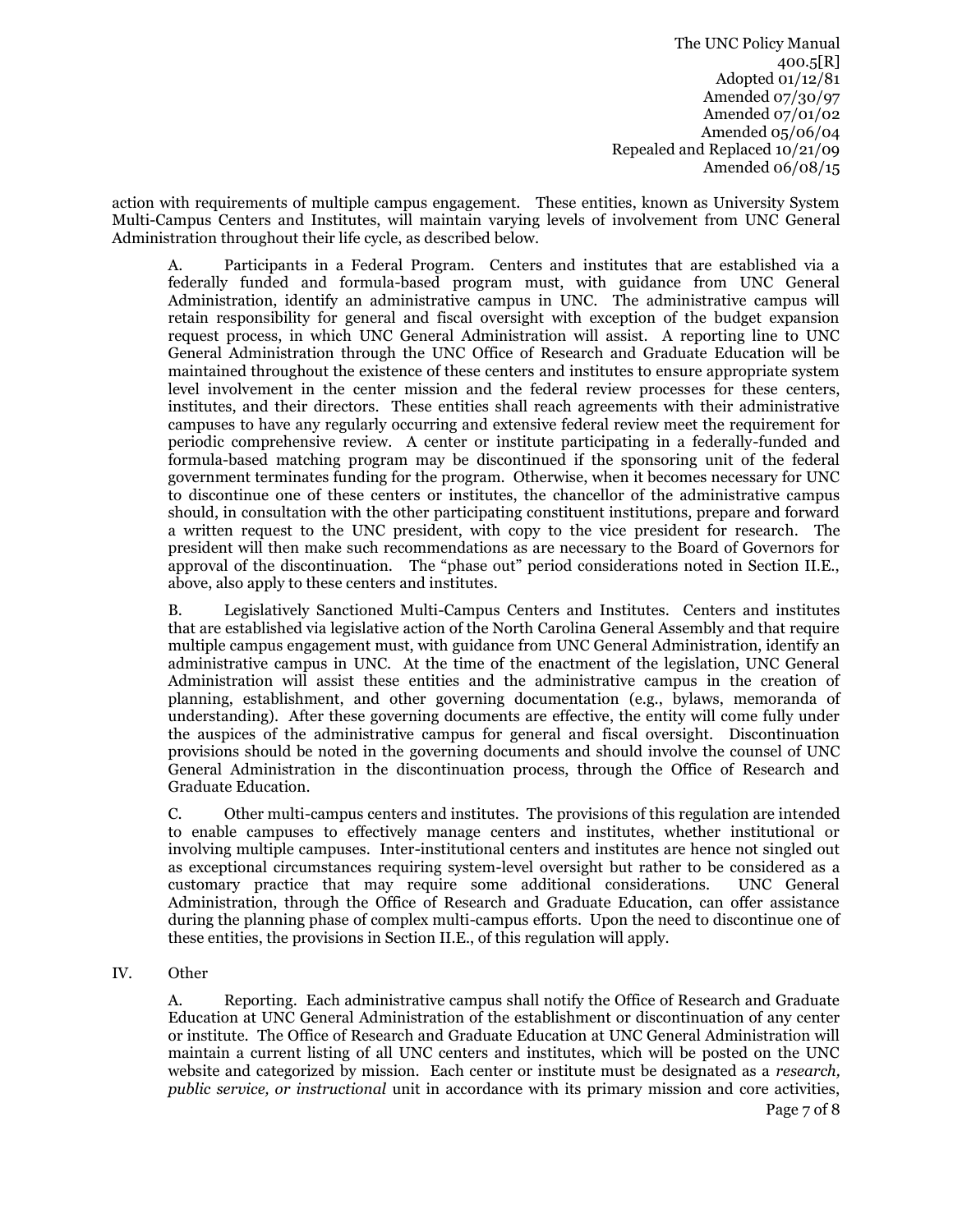with the understanding that many centers and institutes will also conduct complementary activities outside of their primary designated mission. Administrative campuses must also designate when a center or institute that they administer is a UNC System Multi-Campus Center or Institute.

B. Exceptions. This regulation does not apply to affiliated or associated entities as defined in University policy, including but not limited to the North Carolina Center for International Understanding, the UNC Center for Public Television, and the UNC Center for School Leadership Development. Any other exceptions or modifications to these regulations must be approved by the president.

C. Political activity and legislative activity. Each center or institute functions as part of one or more constituent institutions of the University and is subject to the administrative management, oversight, and control of the chancellor of the administrative campus (or the chancellor's designee(s)) as to all activities undertaken by the center or institute, including with respect to the use of funds, services, supplies, equipment, information technology resources, vehicles or other University property.

University employees assigned to centers and institutes are subject to UNC Policy Manual Section 300.5.1, concerning Political Activities of Employees, which includes prohibitions against engaging in political activity while on duty and using the authority of one's position or University or center or institute funds, services, supplies, equipment, information technology resources, vehicles or other resources for such activities, as described in the policy.

The Internal Revenue Code (IRC) limits the extent to which charitable organizations that are tax-exempt pursuant to Section  $501(c)(3)$  of the IRC may engage in activities directed towards influencing legislation (lobbying), subject to applicable exceptions. The University and its constituent institutions are tax-exempt bodies pursuant to IRC Section 115, IRC Section 501(c)(3), or both. The University and its constituent institutions are also covered by the Lobbying Disclosure Act of 1995, as amended by the Honest Leadership and Open Government Act, 2 U.S.C. § 1601, *et seq*. Regardless of the basis for the tax-exempt status of the administrative campus and its reporting requirement under the Lobbying Disclosure Act, each center or institute remains subject to the direction of its administrative campus when engaging in legislative (lobbying) activities, which shall be conducted in compliance with all State and federal laws, including regulations adopted by the U.S. Department of Treasury and the Internal Revenue Service. Each center or institute will be guided by the IRC Section  $501(c)(3)$  limits on lobbying activities that would apply if it were an independent charitable organization described in IRC Section  $501(c)(3)$ .

The chancellor (or chancellor's designee(s)) of each administrative campus is responsible for overseeing and exercising appropriate control over the activities of each center or institute, and for ensuring that the director and professional staff of each center or institute receive comprehensive annual training concerning Internal Revenue Code restrictions on political and legislative activities by section 501(c)(3) organizations covered by the Lobbying Disclosure Act.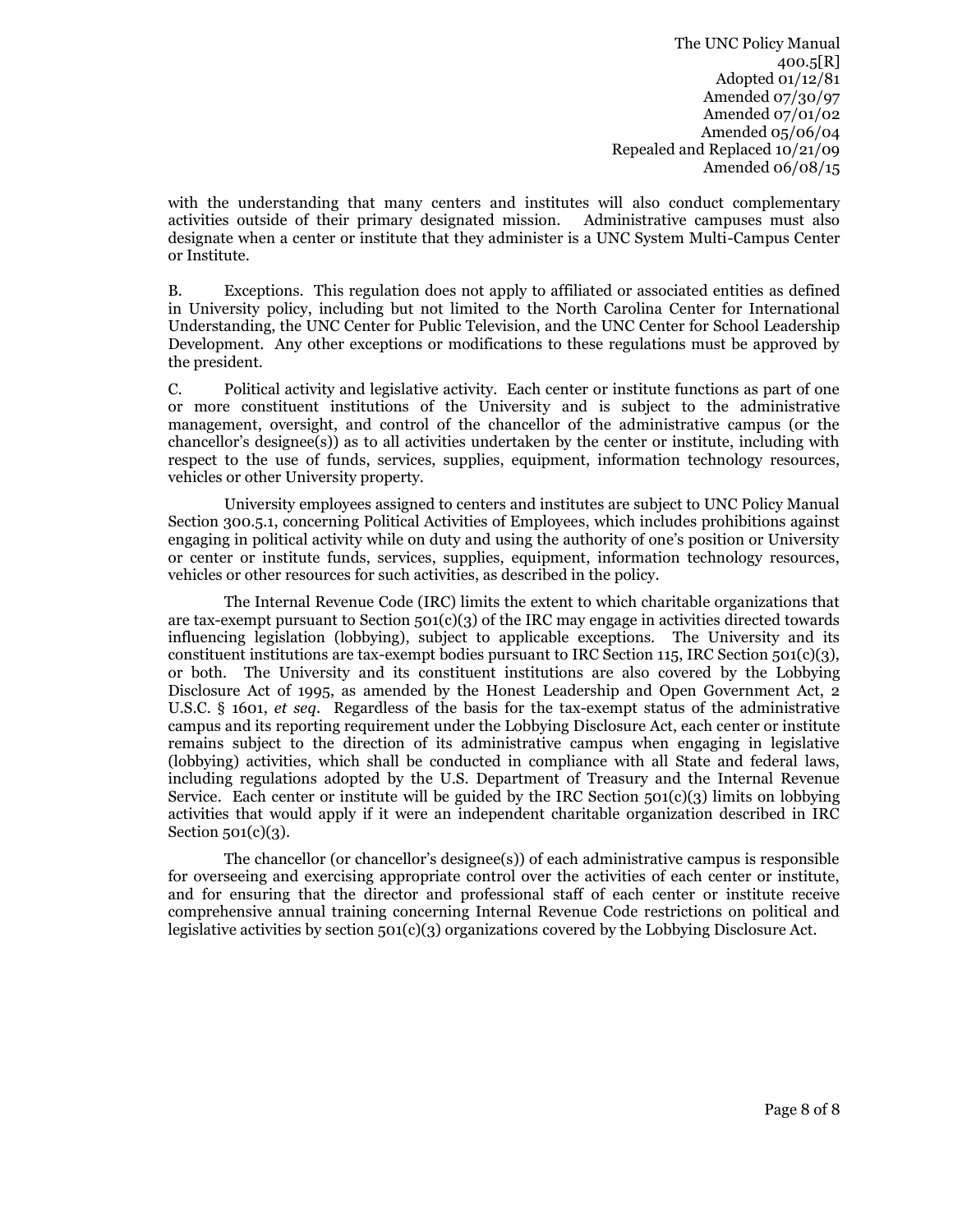#### **Regulations on Planning, Establishing, and Reviewing Centers and Institutes in the University of North Carolina**

#### I. Introduction, Purpose, and ScopeDefinitions

The University of North Carolina (UNC) encourages partnerships — within, across, and beyond its constituent institutions — that maximize the capacities of UNCthe University and the constituent institutions to address complex problems of importance to North Carolina, the nation, and the world. Such partnerships may take the form of centers and institutes. Centers and institutes are particularly effective structures when efforts require cross-disciplinary or cross-unit coordination. Centers and institutes, when formed, should result in strengthened and enriched programs around the core missions of research, service, and instruction; enhanced opportunities for faculty, staff and studentstudents; heightened economic impact in the state; and a reduction in duplication within UNC.

Purpose. This regulation has three purposes:

1. Provide a framework upon which campuses should build detailed policies and protocols to guide the planning, establishment, management, and discontinuation of institutional centers and institutes (Section II.);

2. Define University System Multi-Campus Centers or Institutes and the role of UNC General Administration (UNC-GA) in the management and oversight of them (Section III.); and

3. Establish requirements for management oversight and reporting on centers and institutes (Section IV.).

#### B. Definitions

"Center or Institute." For purposes of classification, there is no technical distinction between the terms *center* and *institute*. In practice, an institute frequently refers to an entity having a broader scope of activity than a center. For example, an institute may create centers as separate units within its administrative structure. Centers and institutes may require new infrastructures to facilitate administration, fiscal management, and on-going activities. Many centers and institutes report to or involve only a single UNC campus. Some involve more than one UNC campus and require significant, sustained, and necessary multi-campus collaboration in one or more aspects including leadership, governance, mission, core activities, funding, and other resources. A center or institute within UNC may, under appropriate circumstances, include the participation of other institutions, agencies, or organizations, such as other colleges and universities, schools, hospitals, industry, foundations, or governmental bodies. Centers and institutes do not have jurisdiction over academic curricula, although they may offer courses in cooperation with academic units.

This regulation has three purposes:

1. provide a framework upon which campuses can build detailed policies and protocols that guide the establishment and management of institutional centers and institutes (Section B);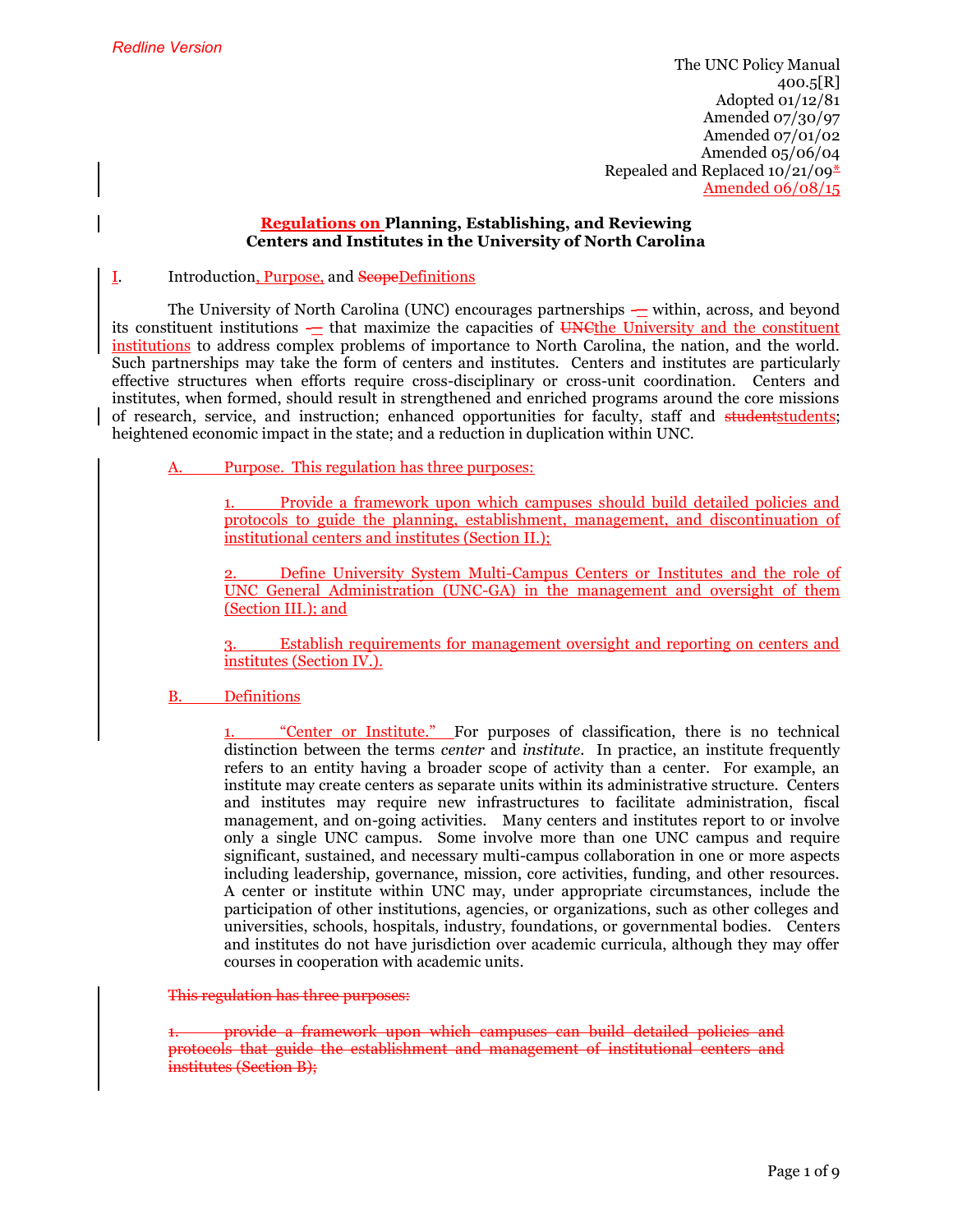University System Multi-Campus Centers or Institutes and the oversight role of UNC General Administration (UNC-GA) in these (Section C); and,

#### outline expectations for reporting on centers and institutes (Section D).

B2. "General Fund sources" means financial resources originating from the State's General Fund, including state appropriations and tuition receipts.

3. "Non-General Fund sources" means financial resources originating from sources other than the State's General Fund, including fee receipts, endowment income, institutional trust funds, and outside grants.

4. "In-Kind sources" means support that one or more constituent institutions provides to a center or institute in the form of space, services (including faculty course buyout), or use of equipment or other materials, and for which it does not receive cash payment.

5. "Political activity" means, as described in Section 300.5.1 of the UNC Policy Manual, actions directed toward the success or failure of a candidate for public office, political party, or partisan political group including, but not limited to, campaigning, political management, and soliciting financial contributions for political purposes.

II. Regulations for Centers and Institutes

The following regulations generally apply to centers and institutes that involve only a single UNCeach constituent institution. Additional considerations are included for institutions that serve(1) serves as the administrative eampuses campus for eenters and institutes a multi-campus center or institute, or (2) administers a center or institute that require significant and sustained involvement of more than reports to only one UNC institution.campus.

Authority. Campuses shouldwill adopt the following authoritative roles in their own policies and procedures.

#### \*This version of 400.5[R] was approved by the President on October 21, 2009.

a1. Administrative campus**.** Each center or institute must designate an administrative campus. For centers and institutes situated on a single campus, this designation is straightforward. Full authority and responsibility for the oversight of institutional centers and institutes rests at the campus level, including establishment, management, and discontinuation.For centers and institutes involving more than one UNC campusconstituent institution, agreement on an administrative campus must be reached. Administrative campuses are responsible for the general and fiscal oversight and management of their institutional centers and institutes, in accordance with this regulation and campus level policies and procedures.  $\mathbf{h}$ 

2. Board of trustees. The board of trustees of each administrative campus has the authority to approve campus level policies on centers and institutes and to authorize establishment and discontinuation of institutional centers and institutes-consistent with these regulations and the directions of the president or the Board of Governors. The board of trustees may<del>, upon official action,</del> delegate authorization for establishment or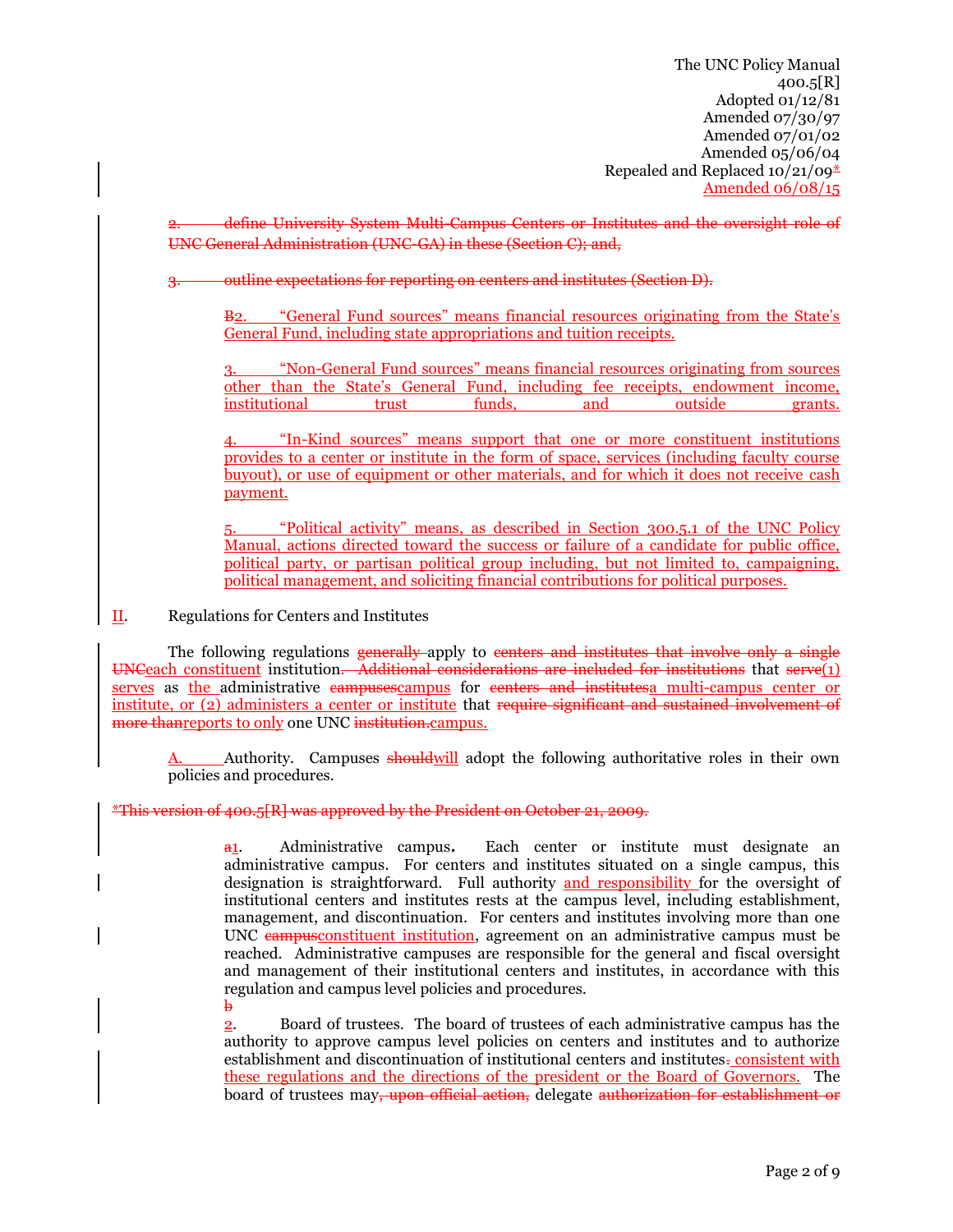discontinuation to the chancellor. the authority to approve the discontinuation of institutional centers and institutes.

3. Chancellor. The chancellor of each administrative campus, as the executive and administrative head of the constituent institution, is responsible for the oversight and management of each center or institute situated at the campus. The chancellor is responsible for carrying out the requirements of the applicable policies of the Board of Governors and board of trustees with respect to centers and institutes, and for ensuring that all requirements of this regulation are implemented and followed.

4. Directors.Subject to the approval of the chancellor of the administrative campus, each center or institute must identify have a director., who shall report to a dean or another Tier I senior academic and administrative officer (SAAO) designated by the chancellor or the provost. Center and institute directors are responsible for the day-today programmatic, fiscal, and personnel decisions associated with the center and institute mission and core personnel.

d

e

e

5. Center or institute boards or committees. A center or instituteA chancellor of a constituent institution may determine that an advisory or policy board is needed for a particular center or institute. Boards or committees are particularly useful when the center or institute must coordinate efforts across departments, units, or institutions. Such boards do not have the authority to make hiring offers to directors or other staff. While boards may make recommendations regarding the use of center and institute funds, such entities do not have the authority to access, use, or otherwise control funds associated with the centers and institutes.

6. Authority through bylaws, memoranda of understanding, or other governing documents. Centers and institutes, particularly those requiring sustained involvement across multiple campuses or partner constituent institutions, may address certain aspects of their management through bylaws, memoranda of understanding (MOUs), or other governing documents., subject to the oversight and approval of the chancellor or the chancellor's designee. Examples of decisions that **earmal** be localized at the center or institute level include processes for appointing and staggering terms of board members, requirements for adding new partners or partner campuses, or agreements on leadership and logistics for specified collaborative initiatives. Centers and institutes that involve multiple campuses, but without such documents, are considered under the full authority of the administrative campus as defined above, in Sections  $\frac{1}{4}$  through the administrative campus as defined above, in Sections  $\frac{1}{4}$  through II.A.2. م

B. Planning. A planning period can serve many purposes for a conceptualized center or institute, including time to demonstrate the validity of the concept, define partner relationships and roles, or identify fiscal and other resources required for sustainability. Administrative campuses must have policies that address the following aspects of the planning of institutional centers and institutes:

a 1. Clear process for requesting authorization to plan a center or institute. Minimum required documentation should include:

a. Relevance of the proposed center or institute to the mission of the administrative campus and UNC;

ii

i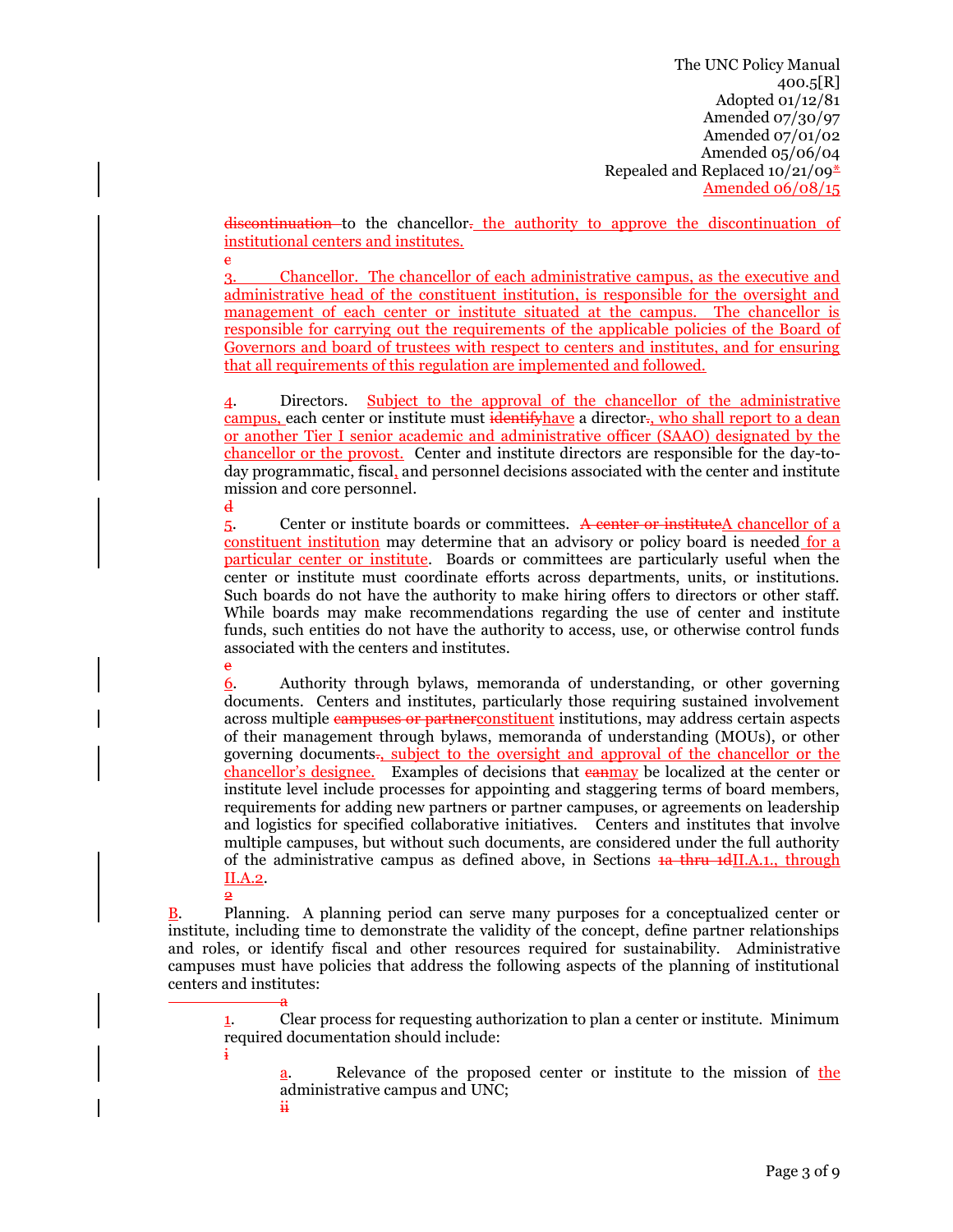$\underline{b}$ . Objectives of the proposed center or institute and why the objectives cannot be achieved within existing institutional or University structures, including individual schools, departments, and/or programs; iii

c. Discussion of differentiation from similar centers, institutes, or units within the campus, UNC and the State, and proposed relationships with them; iv

d. Potential sources and estimated funding to initiate and sustain the proposed center or institute, presented as a five-year projection;, including the amounts of (1) General Fund support; (2) non-General Fund support; and (3) in kind support; and

v e. When relevant, statements on the inter-institutional nature of the proposed center or institute, whether it be mission, leadership, activities, funding, or other aspects<sub>i</sub>. b

2. Milestones, timelines, and responsible parties associated with center and institute planning periods;.

c 3. Clear process for granting and notification of authorization to plan a center or institute., which shall require approval by the chancellor and a report to the board of trustees and the Office of Research and Graduate Education at UNC General Administration within 30 days of the chancellor's approval, or by the next regular meeting of the board, whichever is later.

3 C. Establishment.When a center or institute approved for planning is ready and able to demonstrate its viability, a formal request for authorization to establish is prepared. Administrative campuses must have policies that address the following aspects of the establishment of institutional centers and institutes:

a

ii

1. Clear process for requesting authorization to establish a center or institute. Minimum required documentation should include the items listed in the authorization to plan documentation (Section  $2aB.1$ ., above) as well as: i

a. Name of the proposed center or institute, which appropriately reflects the center or institute mission and scope;

b. Identification of the proposed center or institute as either a research, public service, or instructional unit, in accordance with its primary mission and core activities, with the understanding that the center or institute may also conduct complementary activities outside of its primary designated mission; iii

c. Organizational structure of the proposed center or institute, including name of a proposed director, description of the membership and function of any proposed advisory or policy boards, and proposed responsibility structure; iv

d. Statement on the anticipated effects of the proposed unit on the instructional, research and/or public service programs of the administrative campus; and, when inter-institutional arrangements are involved, a statement on the anticipated effects of the proposed collaboration on the instructional, research and/or public service programs of all participating campuses;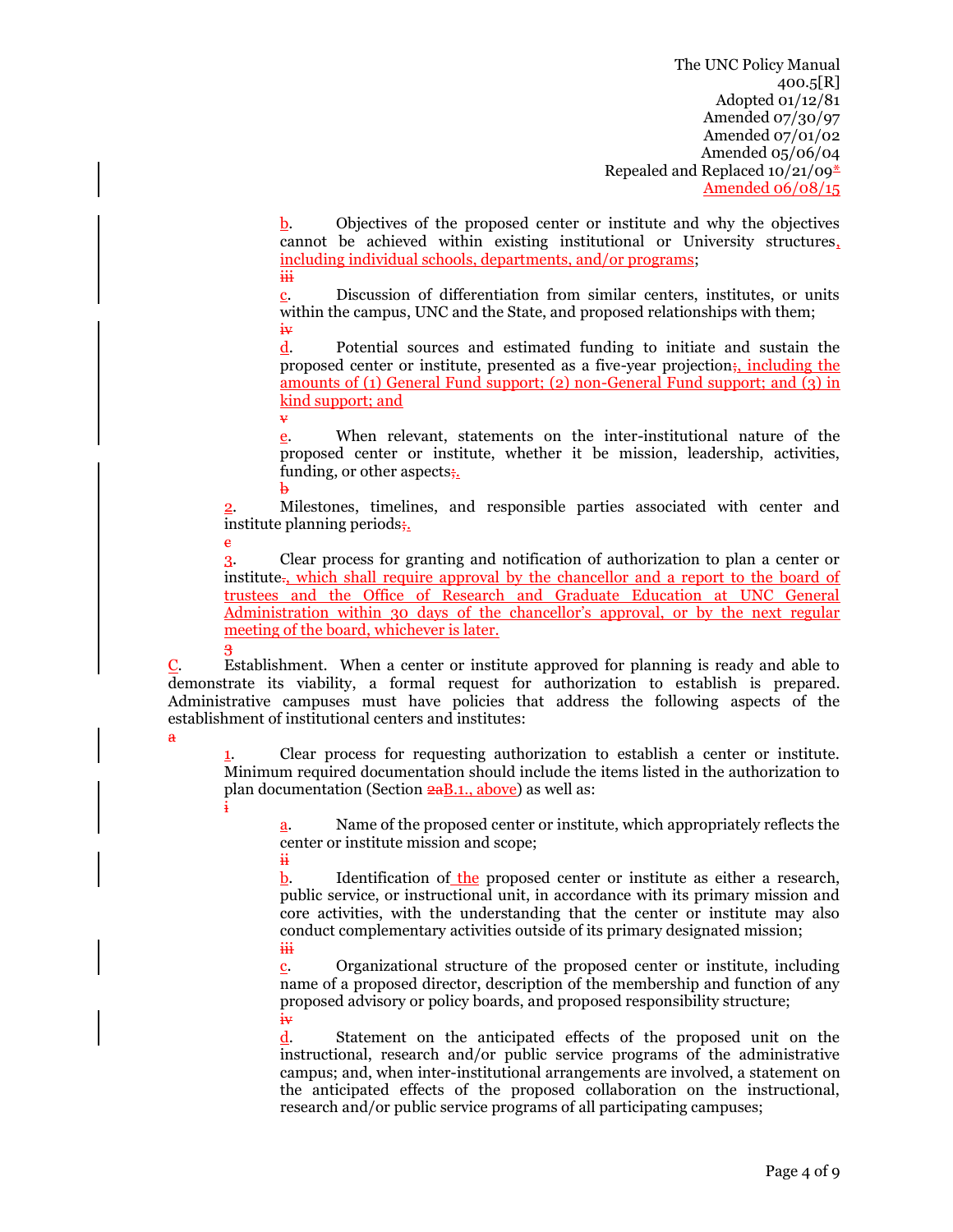e. Statement on immediate financial needs, including the amount of General Fund, non-General Fund, and in kind support that will be required;

f. Statement on immediate operating needs, such as equipment, library resources, and space needs, and  $\frac{1}{2}$  five-year projections of future space needs; vi

g. When relevant, evidence that inter-institutional arrangements regarding leadership, governance, activities, funding, or other aspects have been reached by the cooperating chancellors or designees; and vii

h. An accountability plan that complies with policy of the administrative campus, noting specific dates for the initial director and center reviews.  $\mathbf{b}$ 

2. Milestones, timelines, and responsible parties associated with establishment; and

c3. Clear process for granting and notification of the establishment of a center or institute, which includes approval by the chancellor and board of trustees and notification to the UNC Office of Research and Sponsored ProgramsGraduate Education at UNC General Administration prior to establishment.

4. Management. Active centers and institutes must undergo regular review to ensure

D. Management. The chancellor of each administrative campus will ensure that each active center and institute associated with the administrative campus undergoes a comprehensive review at least once every five (5) years to evaluate ongoing alignment with departmental, college and/or institutional missions and resources, success in accomplishing stated objectives, and sound fiscal status and practices. Administrative campuses must have policies that addressinclude the following aspects of the management of centers and institutes as part of the comprehensive review:

a1. Process for director searches, including steps of the process, participants and responsible parties, and appropriate decision-making procedures;  $\mathbf{h}$ 

2. Cycle(s) for annual and external comprehensive reviews of center and institute activities, including designation of the responsible office or offices;

Criteria for center and institute reviews.

Evaluation criteria to include at a minimum:

i

Performance against specific objectives and goals;

 $\frac{a}{ii}$ 

v

b. Ouality and quantity of scholarly activity (as appropriate per mission);), teaching and other instructional activity (as appropriate per mission), and service (as appropriate per mission); iii

c. Sufficient budget to continue operation, including the amount and proportion of funds received from General Fund and non-General Fund sources as well as in kind support;

iv. Responsible

d. Fiscal oversight;

v.

Analysis and assurance that the entity does not duplicate other institutional, UNC, or State entities;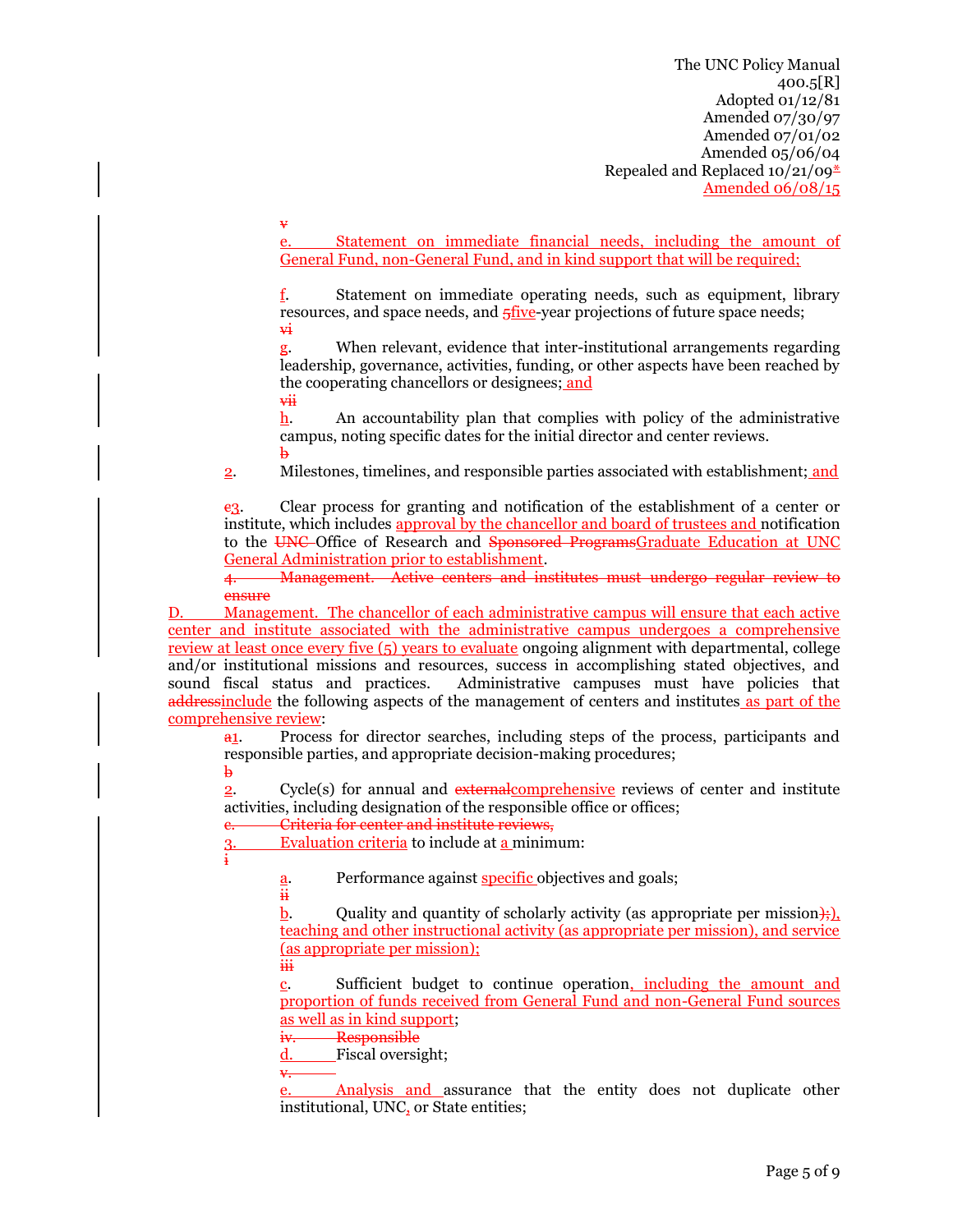Client.

f. Analysis and consideration as to whether the entity's work can be effectively accomplished by a single department or program; and

Stakeholder feedback (elientstakeholder defined as appropriate per the unit's mission). d

4. Listing of other considerations, outside of the above performance review criteria, to be discussed during review periods, including facilities, personnel, or other operational needs. e

5. Cycle(s) for review reviews of center and institute directors, including designation of the responsible office or offices responsible for conducting the review; f

6. Criteria for director review, to include at minimum:

i

h

5

a. Performance against individual objectives and goals;

b. Feedback on leadership and communication from center/institute staff, partners and/or clients; and iii

<u>c</u>. Management of fiscal and human resources.

g

ii

7. Standard practices and procedures for involving other UNC campusesconstituent institutions in review processes, when relevant;

8. Articulation of the type of unsatisfactory performance that could merit conditions for discontinuation of a center, institute, director, or others; and

i 9. Clear plans for occasions when centers, institutes or directors do not meet minimum review expectations, including process, milestones, and responsible parties.

E. Discontinuation.

1. A center or entityinstitute may be discontinued for a variety of reasons, including but not limited to lack of fiscal resources for sustainability, termination of a supporting grant or award, lack of fit with departmental, college or institutional missions or objectives, or cases of extraordinary circumstances. a change in institutional priorities.

a. Campus level policies must provide a clear process for the discontinuation of centers and institutes, whether on probationary status, performing satisfactorily, or in other extraordinary circumstances. For those entities that involve only a single campus, the **campus-level** process should include approval by the board of trustees and notification to the UNC Office of Research and Sponsored ProgramsGraduate Education at UNC General Administration, prior to discontinuation. For those centers and institutes that require significant and sustained cooperation among more than one UNC constituent institution, campus, level policies must provide for agreement  $\frac{m}{m}$ be reached and documented by the partner chancellors or designee before the discontinuation recommendation to discontinue goes before the board of trustees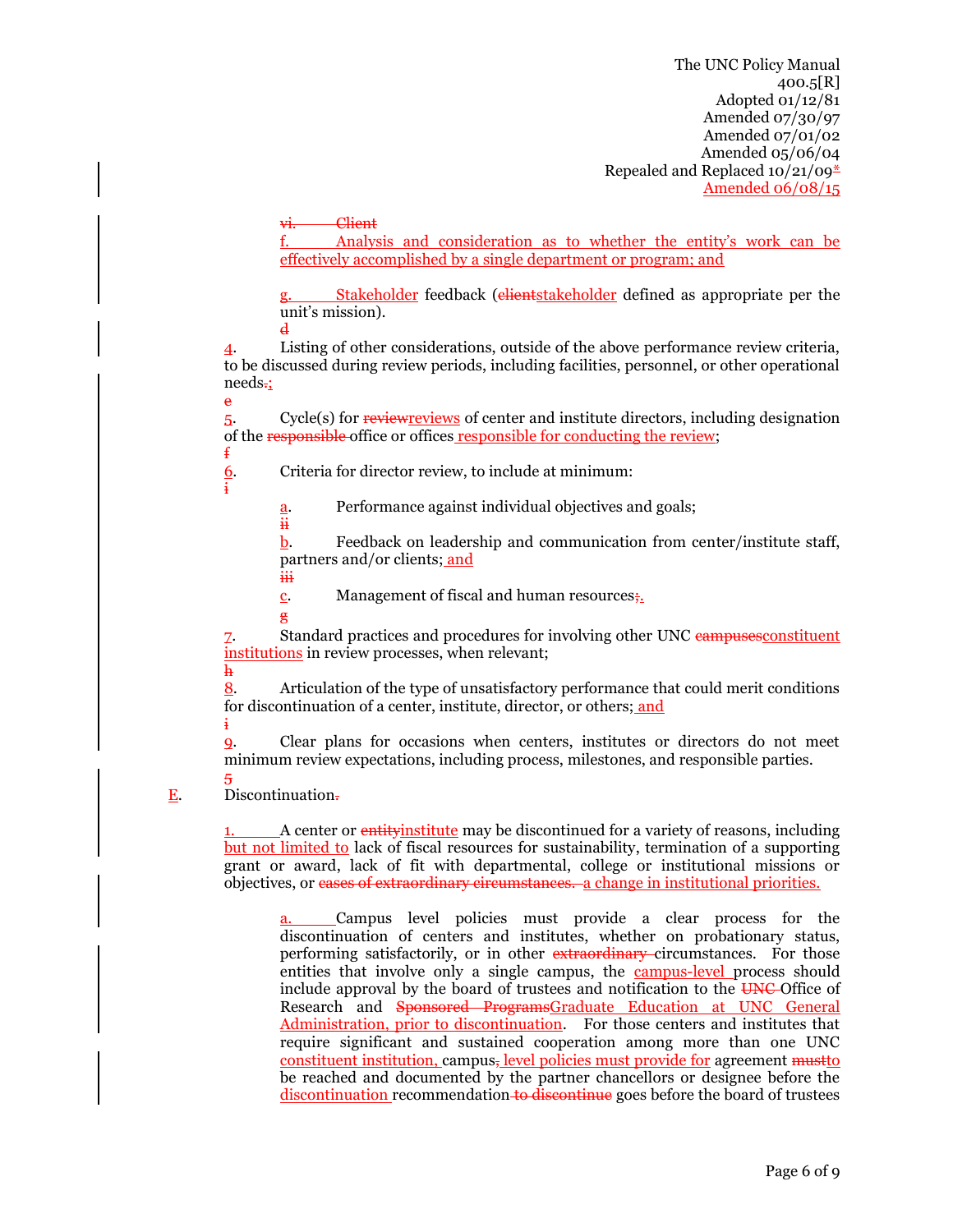at the administrative campus. If such an agreement cannot be reached by partner chancellors or designees, then UNC General Administration, through the Office of Research and Sponsored ProgramsGraduate Education, will convene partners and determine an acceptable solution.

b. If the president or the Board of Governors determines that a center or institute should be considered for discontinuation, the president shall give written notice of that determination to the chancellor and chair of the board of trustees of the constituent institution functioning as the administrative campus, notifying them that they may request a hearing on the matter before the Committee on Educational Planning, Policies, and Programs by transmitting a written request for a hearing to the president within thirty (30) days after receipt of the president's notice. The chancellor and board of trustees chair may bring to this hearing such administrative staff members and faculty members as they may deem useful in representing the institution. If the chancellor and board of trustees chair request a hearing, they shall, not later than two weeks prior to the hearing, file with the president a written statement of reasons why the center or institute should not be discontinued, together with such supporting data as they may wish to provide. After such hearing, the Committee shall recommend to the Board of Governors action that the Committee deems appropriate.

2. The "phase-out" period for centers and institutes that are to be discontinued shall be sufficient to permit an orderly termination or transfer of contractual obligations and to allow an effort to find alternative employment for full-time staff. Normally, the "phaseout" period shall be no more than one year after the end of the academic year in which final approval is given to discontinue the center or institute.

6. F. Other Entities. Other coordinating entities, such as partnerships, consortia, collaboratives, or centers that form within existing centers or single departments, may be considered exempt from these regulations. For example, faculty within a department may decide to form a collaborative in order to more intentionally connect their research projects and professional networks. While such a group may prove a valuable resource to external partners or other disciplinary contacts, it would likely require little to no structure, funds, or management to function. A final determination will be left to the discretion of each constituent institution as to whether such entities will be governed under institution level processes. Campuses should make appropriate provisions in their policies and procedures to ensure they remain knowledgeable of the existence and viability of such entities.

CIII. University System Multi-Campus Centers and Institutes

1

Some centers and institutes are established either to represent North Carolina in a federally funded and formula-based program, many of which require state matching funds, or through legislative action with requirements of multiple campus engagement. These entities, known as University System Multi-Campus Centers and Institutes, will maintain varying levels of involvement from UNC General Administration throughout their life cycle, as described below.

A. Participants in a Federal Program. Centers and institutes that are established via a federally funded and formula-based program must, with guidance from UNC General Administration, identify an administrative campus in UNC. The administrative campus will retain responsibility for general and fiscal oversight with exception of the budget expansion request process, in which UNC General Administration will assist. A reporting line to UNC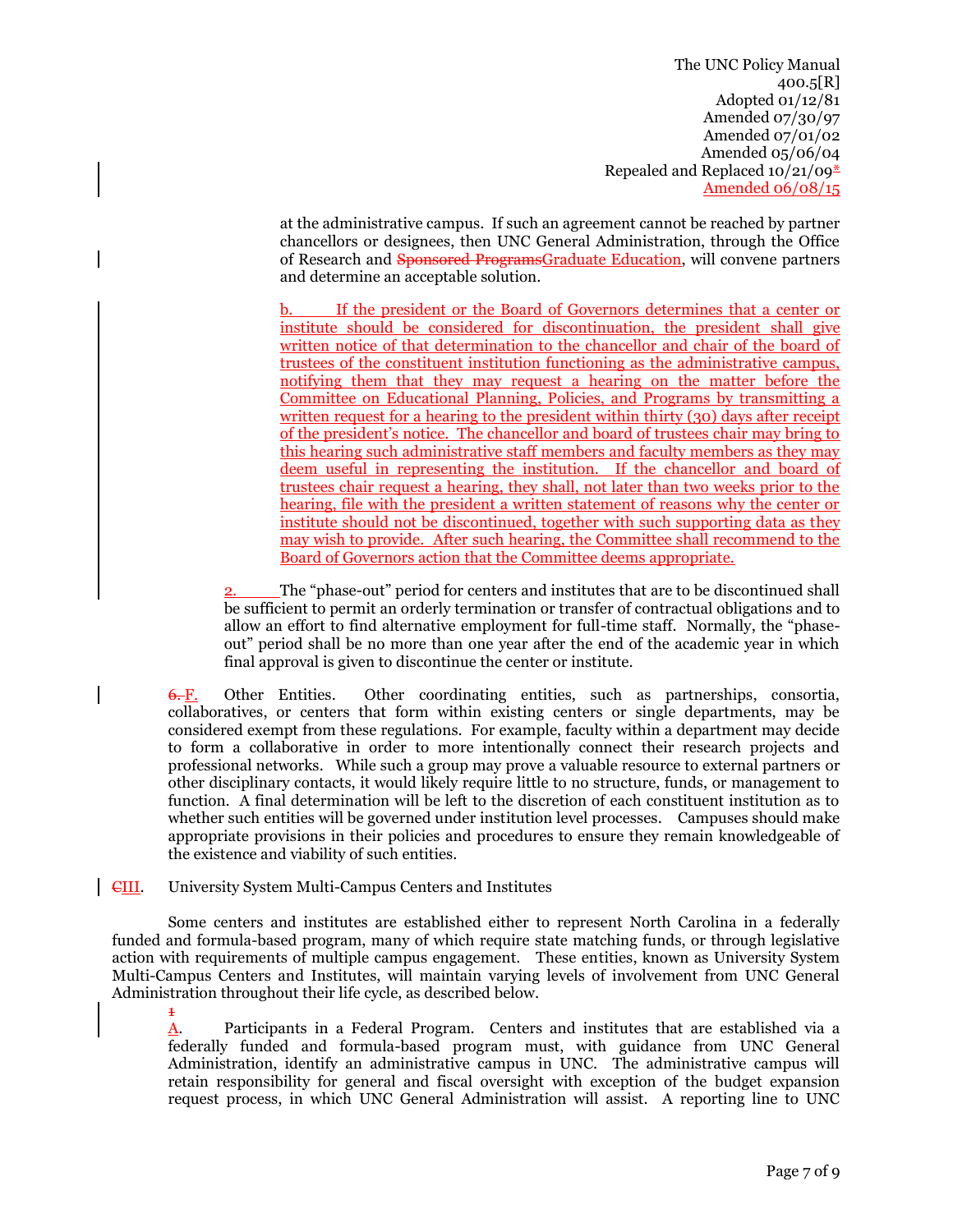General Administration through the UNC Office of Research and Sponsored ProgramsGraduate Education will be maintained throughout the existence of these centers and institutes to ensure appropriate system level involvement in the center mission and the federal review processes for these centers, institutes, and their directors. These entities shall reach agreements with their administrative campuses to have any regularly occurring and extensive federal review meet the requirement for periodic external comprehensive review. A center or institute participating in a federally-funded and formula-based matching program may be discontinued if the sponsoring unit of the federal government terminates funding for the program. Otherwise, when it becomes necessary for UNC to discontinue one of these centers **andor** institutes, the chancellor of the administrative campus should, in consultation with the other participating constituent institutions, prepare and forward a written request to the UNC president, with copy to the vice president for research. The president will then make such recommendations as are necessary to the Board of Governors for approval of the discontinuation. The "phase out" period considerations noted in Section **B.5II.E.**, above, also apply to these centers and institutes. 2

B. Legislatively Sanctioned Multi-Campus Centers and Institutes. Centers and institutes that are established via legislative action of the North Carolina General Assembly and that require multiple campus engagement must, with guidance from UNC General Administration, identify an administrative campus in UNC. At the time of the enactment of the legislation, UNC General Administration will assist these entities and the administrative campus in the creation of planning, establishment, and other governing documentation (e.g., bylaws, memoranda of understanding). After these governing documents are effective, the entity will come fully under the auspices of the administrative campus for general and fiscal oversight. Discontinuation provisions should be noted in the governing documents and should involve the counsel of UNC General Administration in the discontinuation process, through the Office of Research and Sponsored ProgramsGraduate Education.

3

C. Other multi-campus centers and institutes. The provisions of this regulation are intended to enable campuses to effectively manage centers and institutes, whether institutional or involving multiple campuses. Inter-institutional centers and institutes are hence not singled out as exceptional circumstances requiring system-level oversight but rather to be considered as a customary practice that may require some additional considerations. UNC General Administration, through the Office of Research and Sponsored ProgramsGraduate Education, can offer assistance during the planning phase of complex multi-campus efforts. Upon the need to discontinue one of these entities, the provisions in Section  $\overline{B_{15}}$ . Section  $\overline{B_{16}}$ , of this regulation will apply.

#### $\mathbf{B}$ IV. Other

 $\overline{2}$ 

1

A. Reporting. Each administrative campus shall notify the Office of Research and Sponsored ProgramsGraduate Education at UNC General Administration of the establishment or discontinuation of any center or institute. The Office of Research and Graduate Education at UNC General Administration will compile an updatedmaintain a current listing of all UNC centers and institutes every two years, in accordance with the long-range planning process. This information, which will be posted on the UNC website and categorized by mission. Each center or institute must be designated as a *research, public service, or instructional* unit in accordance with its primary mission and core activities, with the understanding that many centers and institutes will also conduct complementary activities outside of their primary designated mission. Administrative campuses must also designate when a center or institute that they administer is a UNC System Multi-Campus Center or Institute.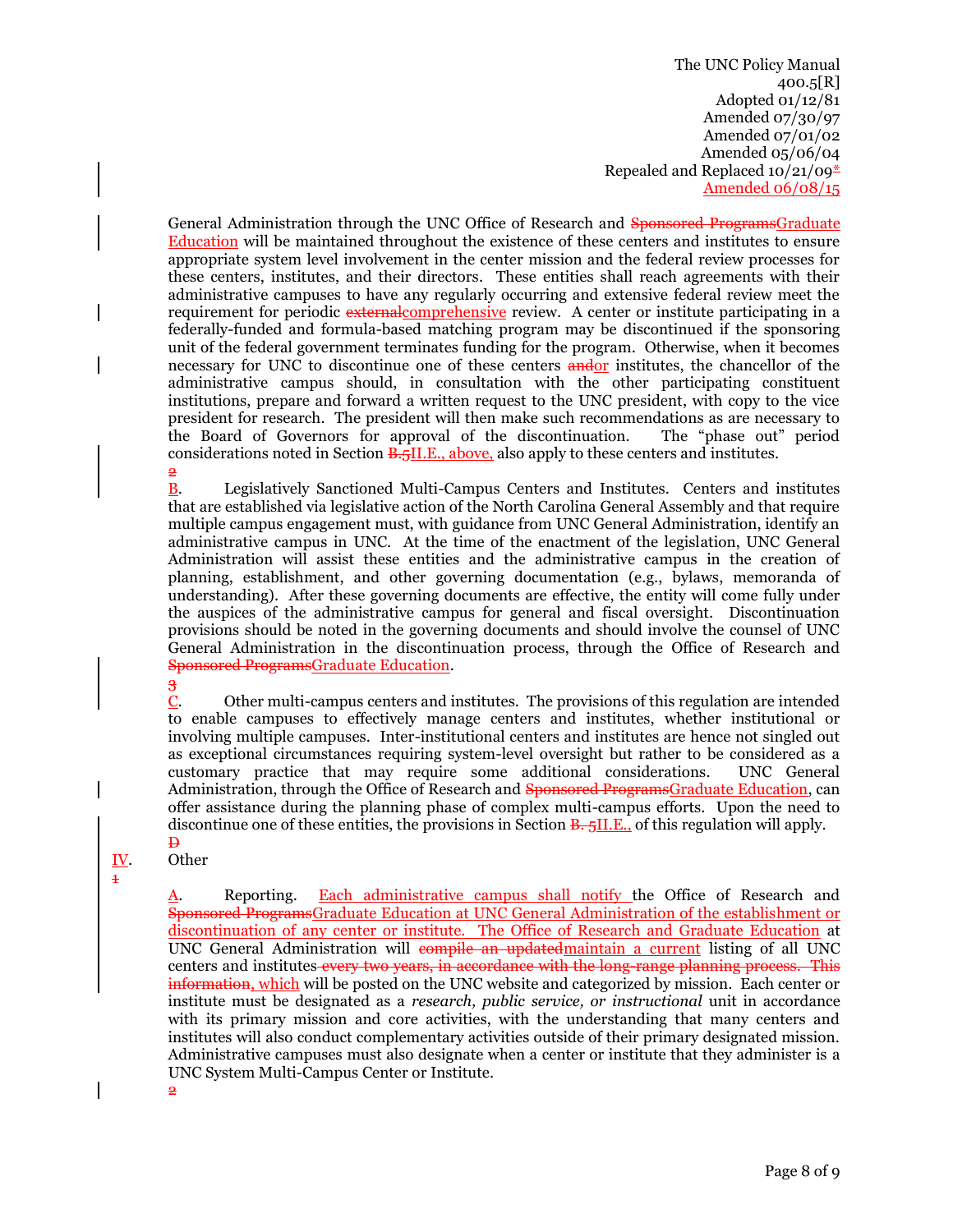**B.** Exceptions. This regulation does not apply to affiliated or associated entities, as defined in University policy, including but not limited to the North Carolina Center for International Understanding, the UNC Center for Public Television, and the UNC Center for School Leadership Development. Any other exceptions or modifications to these regulations must be approved by the president.

C. Political activity and legislative activity. Each center or institute functions as part of one or more constituent institutions of the University and is subject to the administrative management, oversight, and control of the chancellor of the administrative campus (or the  $chancello's designer(s)$ ) as to all activities undertaken by the center or institute, including with respect to the use of funds, services, supplies, equipment, information technology resources, vehicles or other University property.

University employees assigned to centers and institutes are subject to UNC Policy Manual Section 300.5.1, concerning Political Activities of Employees, which includes prohibitions against engaging in political activity while on duty and using the authority of one's position or University or center or institute funds, services, supplies, equipment, information technology resources, vehicles or other resources for such activities, as described in the policy.

The Internal Revenue Code (IRC) limits the extent to which charitable organizations that are tax-exempt pursuant to Section 501(c)(3) of the IRC may engage in activities directed towards influencing legislation (lobbying), subject to applicable exceptions. The University and its constituent institutions are tax-exempt bodies pursuant to IRC Section 115, IRC Section 501(c)(3), or both. The University and its constituent institutions are also covered by the Lobbying Disclosure Act of 1995, as amended by the Honest Leadership and Open Government Act, 2 U.S.C. § 1601, *et seq*. Regardless of the basis for the tax-exempt status of the administrative campus and its reporting requirement under the Lobbying Disclosure Act, each center or institute remains subject to the direction of its administrative campus when engaging in legislative (lobbying) activities, which shall be conducted in compliance with all State and federal laws, including regulations adopted by the U.S. Department of Treasury and the Internal Revenue Service. Each center or institute will be guided by the IRC Section  $501(c)(3)$  limits on lobbying activities that would apply if it were an independent charitable organization described in IRC Section  $501(c)(3)$ .

The chancellor (or chancellor's designee(s)) of each administrative campus is responsible for overseeing and exercising appropriate control over the activities of each center or institute, and for ensuring that the director and professional staff of each center or institute receive comprehensive annual training concerning Internal Revenue Code restrictions on political and legislative activities by section 501(c)(3) organizations covered by the Lobbying Disclosure Act.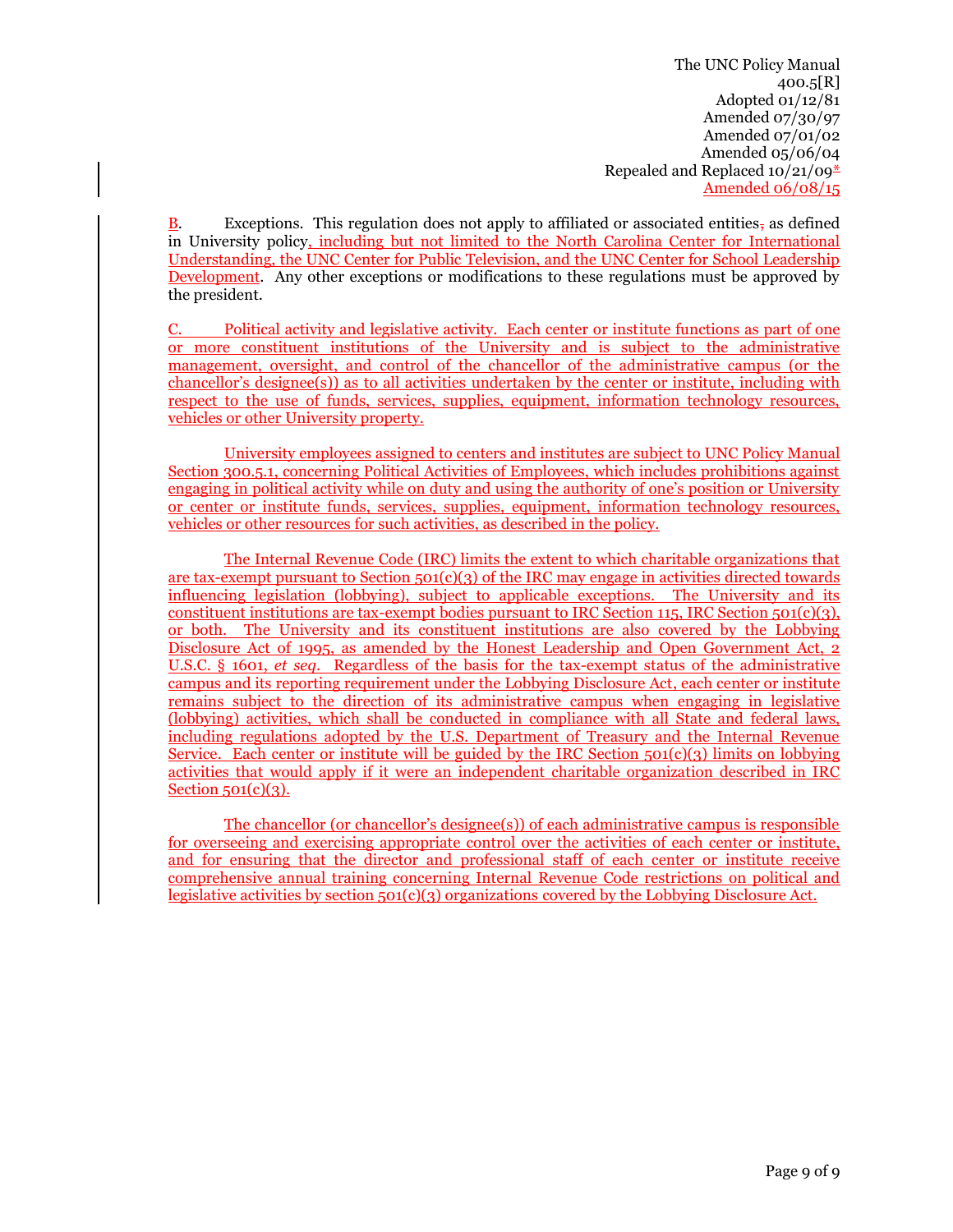The UNC Policy Manual  $600.2.5.2[R]$ Adopted 11/16/05 Amended 06/25/14 Amended 06/08/15

#### **Required Elements of University-Associated Entity Relationship**

The University of North Carolina encourages the establishment of private organizations, known for purposes of these regulations as Associated Entities, to support the constituent institutions and other units of the University, consistent with G.S. 116-30.20. Associated Entities engage in activities that are critical to and aligned with the mission, goals, and objectives of the constituent institutions and institutional units with which they are associated. Activities undertaken by Associated Entities include fundraising, provision of services to students and campus organizations, research support, and collaborating with organizations outside the University to promote and support initiatives and activities that are related to the University's mission of teaching, research, and service. Associated Entities and the constituent institutions and units of the University with which they are associated rely on the dedicated guidance, support, and leadership of Associated Entity directors, officers, donors, and volunteers to pursue shared goals and objectives.

Each Associated Entity becomes affiliated with either a constituent institution or General Administration pursuant to the written approval of the chancellor (in the case of an entity associated with a constituent institution) or the president (in the case of an entity associated with General Administration). Associated Entities are in turn, subject to the direction of the applicable Associated Entity's governing body and provide funding and other support to the Approving Institution. In recognition of and to facilitate such support, Associated Entities are permitted in accordance with these regulations and pursuant to written agreements with Approving institutions, to represent that they are affiliated with the University or a constituent institution. In addition, many Associated Entities benefit from resources of the constituent institution in carrying out their activities.

These regulations establish a framework of cooperation and coordination within which the chancellor or the president of the Approving Institution are expected to structure the Approving Institution's engagement with its Associated Entities. The authority and responsibility for establishing and maintaining cooperative and mutually beneficial relationships between the Approving Institution and its Associated Entities rests with the chancellor or, as the case may be, the president, of the applicable Approving Institution. These regulations recognize the independence of each Associated Entity as an organization that is separate from the Approving Institution, while ensuring the Approving Institution maintains essential oversight and control over the Approving Institution's name, marks, resources, and activities that could impact accreditation standards, and compliance responsibilities applicable to the Approving Institution. Further, these regulations recognize that funds raised by Associated Entities are to be used to support the Approving Institution consistent with donor intent and applicable law. Accordingly, these regulations articulate standards for governance and operations of Associated Entities in their support of and interaction with their Approving Institutions, and create pathways of communication to ensure that the University and its constituent institutions are informed about the activities of its Associated Entities so that those activities remain aligned with the mission, goals, and objectives of the Approving Institution. The president adopts these regulations to apply to any University Associated Entity.

# A. Definitions. As used in these regulations:

1. An "Associated Entity" means any foundation, association, corporation, limited liability company (LLC), partnership, or other nonprofit entity that was: (a) established by officers of the University; or (b) that is controlled by the University; or (c) that raises funds in the name of the University; or (d) that has a primary purpose of providing services or conducting activities in furtherance of the University's mission pursuant to an agreement with the University; or (e) that has a tax-exempt status that is based on being a support organization for the University.

2. An "Athletically Related Associated Entity" means an Associated Entity that supports or conducts activities in furtherance of an Approving Institution's intercollegiate athletics program, as determined by the chancellor of the Approving Institution.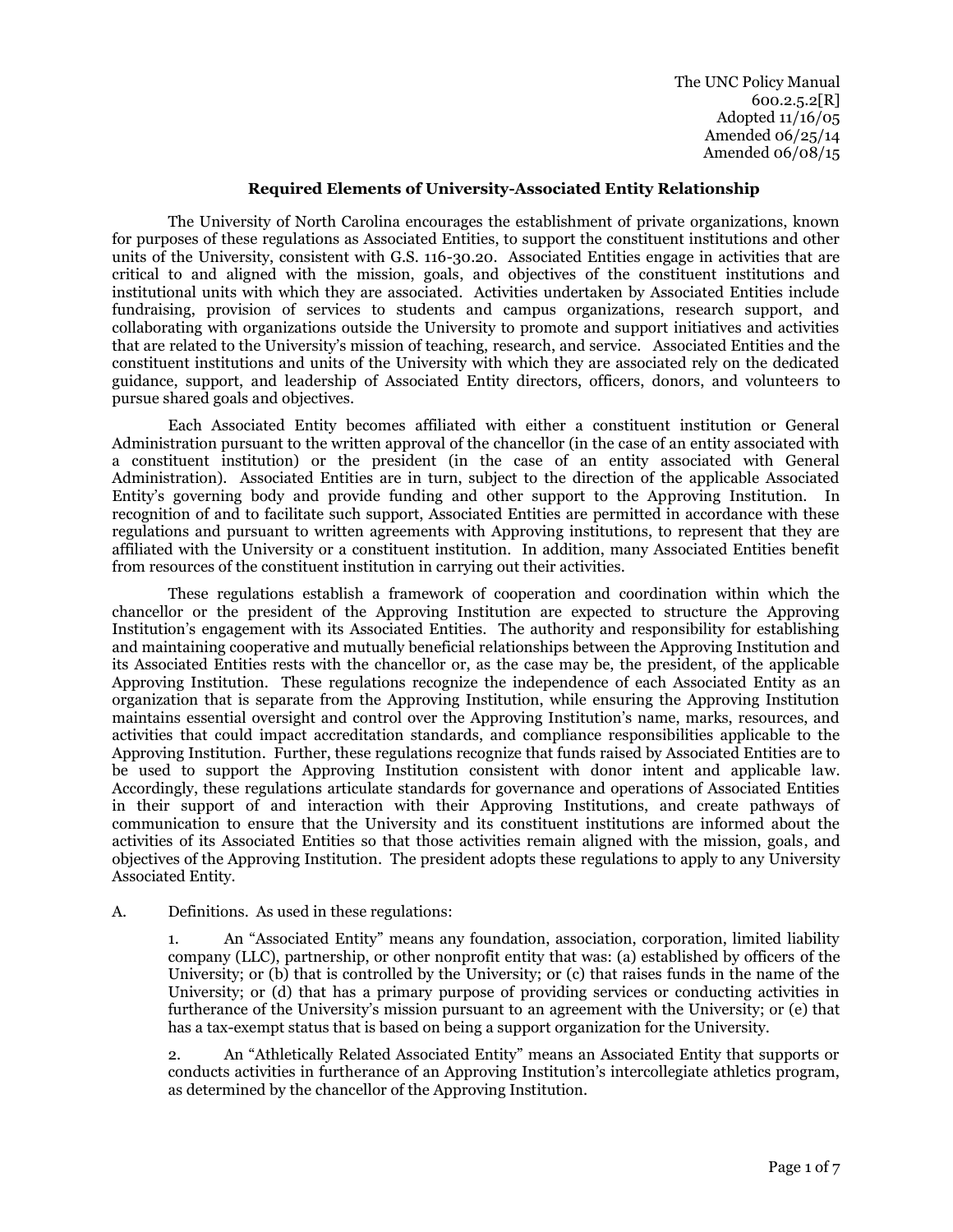3. "Approving Institution" means (a) a constituent institution of the University of North Carolina that approves an Associated Entity, or (b) the General Administration for an Associated Entity approved by the president.

4. "General Administration" means the Office of the President and the affiliated programs of the University associated with General Administration that are not centers or institutes of a constituent institution.

5. "Major Associated Entity" means an Associated Entity which has annual expenditures of \$100,000 or more.

6. "Minor Associated Entity" means an Associated Entity which has annual expenditures of less than \$100,000.

7. "Special Purpose Entity" means an Associated Entity (including any approved subsidiary or affiliate of an Associated Entity) that is: (a) established by an Approving Institution or is controlled by an Approving Institution; (b) undertakes a specified activity for the Approving Institution as its sole purpose (e.g., constructing or managing facilities, research development, or intellectual property management); and (c) does not engage in fundraising activities.

8. "State" means the State of North Carolina.

9. "University" means the University of North Carolina, including its constituent institutions.

10. When "president or chancellor" is used in these regulations, it means the chancellor if the Approving Institution is a constituent institution and it means the president if the Approving Institution is the General Administration.

#### B. Creation and Approved Status of Associated Entities

1. Associated Entity Must be Approved. An Associated Entity (including any subsidiary or affiliate of an existing Associated Entity) must be approved in writing by the president, the chancellor, or the president's or chancellor's designee. An Associated Entity must be approved in order to receive University-provided services or to be able to use any University names, logos, or marks.

2. Abide by Relevant University Policies; Alignment with Mission and Goals. In order to obtain approved status, the Associated Entity must agree, pursuant to a written agreement also described in subpart F.1., to abide by the policies or regulations established by the University and by the Approving Institution, including the requirements of these regulations, and to assure that the activities of the Associated Entity align with the mission, goals, and standards of or applicable to the Approving Institution, including accreditation standards applicable to institution-related entities, and athletics conference standards applicable to intercollegiate athletics programs. Approving Institutions should make reasonable efforts to notify Associated Entities of the accreditation standards, athletic conference standards, and/or the institutional policies that may affect Associated Entities' operations.

3. Removal of Approved Status. The head of the Approving Institution may adopt policies or provide in written agreements with any Associated Entity that an Associated Entity's approved status shall be removed only upon advance written notice specifying material noncompliance with or breach of: (a) these regulations; (b) the applicable policies of the University and the Approving Institution; or (c) the written agreement required by sections B.2., or F.1. The advance writtennotice period, if any, required by a written agreement or policy shall not exceed sixty (60) days, during which time the Approving Institution may consider and accept or reject a corrective action plan submitted by the Associated Entity. In the absence of any such authorized provision in the Approving Institution's written agreement with the Associated Entity and/or the Approving Institution's policies, the head of the Approving Institution may remove the approved status of an Associated Entity of that Approving Institution.

4. Compliance with Policies, Regulations, and Agreements. The head of the Approving Institution (chancellor or president) shall be responsible for taking reasonable steps to ensure that the Approving Institution and its Associated Entities operate in accordance with all requirements of these regulations, the applicable policies of the University and the Approving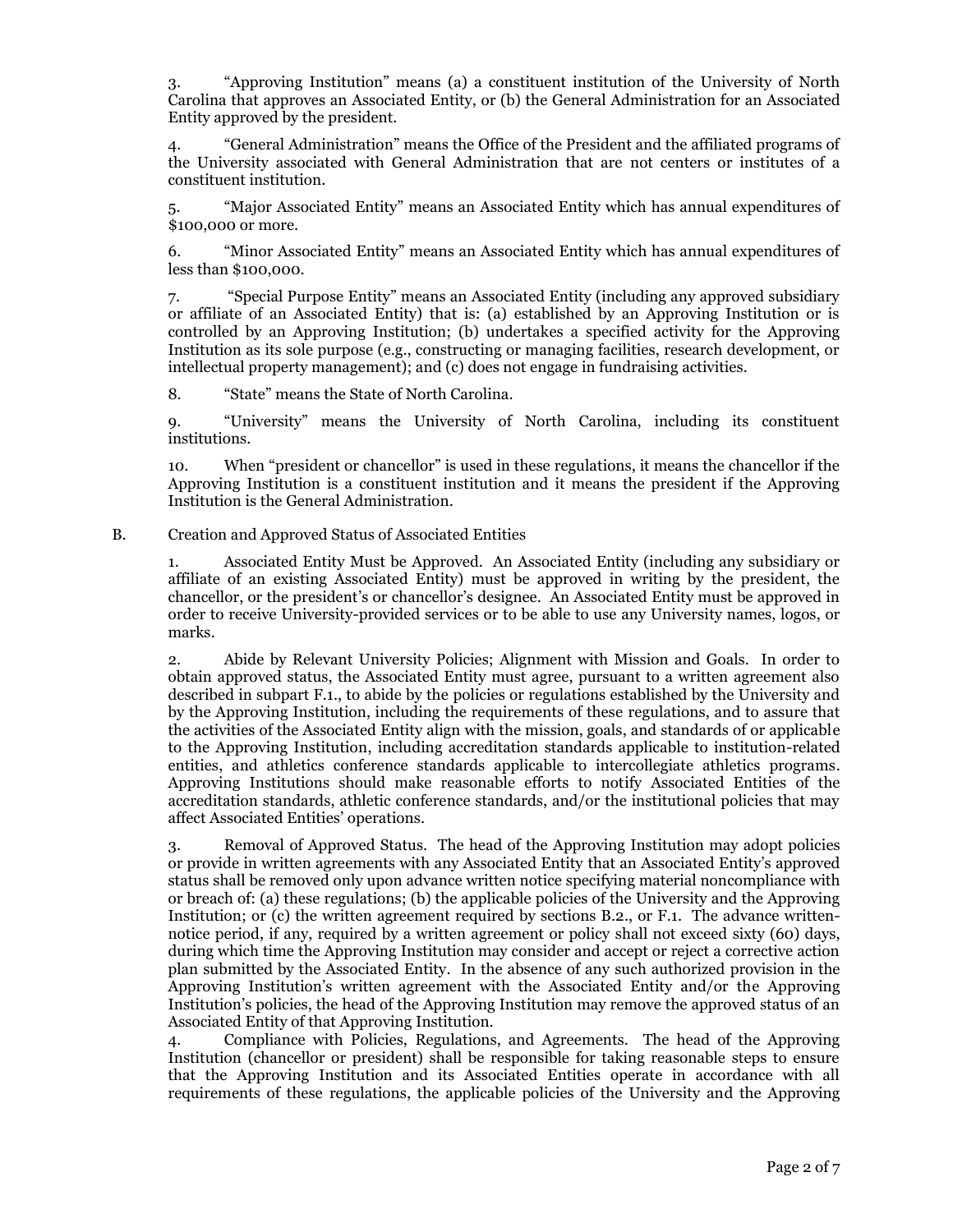Institution, and the written approvals and agreements between the Approving Institution and each Associated Entity.

#### C. Organizational Requirements of an Associated Entity

1. Purpose to Benefit University. The Associated Entity must be organized for the primary purpose of (a) supporting the University or one or more of its constituent institutions or programs, and/or (b) conducting activities that are in furtherance of the mission of the University or of one or more of its constituent institutions or programs.

2. State Nonprofit Entity. The Associated Entity must be organized on a nonprofit basis as a separate legal entity recognized under and in compliance with North Carolina law. If a constituent institution proposes to establish or approve an Associated Entity on a for-profit basis, it must receive prior approval from the Board of Governors.

3. Tax-Exempt Status. Except as provided in paragraph C.2. (concerning Associated Entities established on a for-profit basis), an Associated Entity must either (a) apply for, receive, and maintain both federal and State tax-exempt status, or (b) be eligible to utilize the tax-exempt status of one or more constituent institutions or tax-exempt Associated Entities.

4. Dissolution of Associated Entity. The Associated Entity's governing documents including but not limited to the articles of incorporation or by-laws if a corporation, and the articles of organization or operating agreement if a limited liability company, must address dissolution and provide that upon dissolution of the Associated Entity, unless otherwise designated by the donor of an asset, all of its assets will revert to (a) the Associated Entity's Approving Institution, (b) another Associated Entity named in the governing documents of the dissolving Associated Entity, which Associated Entity shall be approved by the same Approving Institution as the dissolving Associated Entity, and/or (c) some combination of the above.

5. Requirements for Members of Associated Entity Governing Body; Board Members for Athletically Related Associated Entities

a. All Associated Entities. At least one senior academic or administrative officer (SAAO) of the Approving Institution or a designee of the president or the chancellor of the Approving Institution must sit as an ex-officio (either voting or nonvoting) or regular member of the Associated Entity's governing body.

b. Athletically Related Associated Entities. Prior to appointing members to serve on the governing body of an Athletically Related Associated Entity, the president or chair of the Athletically Related Associated Entity's governing body shall consult with the chancellor of the Approving Institution concerning such appointment.

#### 6. Audit Committee Required

a. A Major Associated Entity's by-laws must provide for a standing audit committee or other committee with an audit function. The audit committee must receive the report of the individual or firm that conducts the Associated Entity's annual audit and relevant tax forms to be submitted by the Associated Entity.

b. A Minor Associated Entity's by-laws must provide for a committee which has these audit functions.

c. No employee of the Associated Entity may serve on an audit committee or a committee with an audit function. If practical, each audit committee or committee with an audit function should have a financial expert as a member.

d. A Special Purpose Entity is not required to have an audit committee provided that it is subject to independent audit at the request of one or more designated trustees, sureties, insurers, certificate holders or bondholders, or is audited during the Approving Institution's audit.

e. A single member LLC is not required to have an audit committee provided its operations are audited in connection with the audit of the member.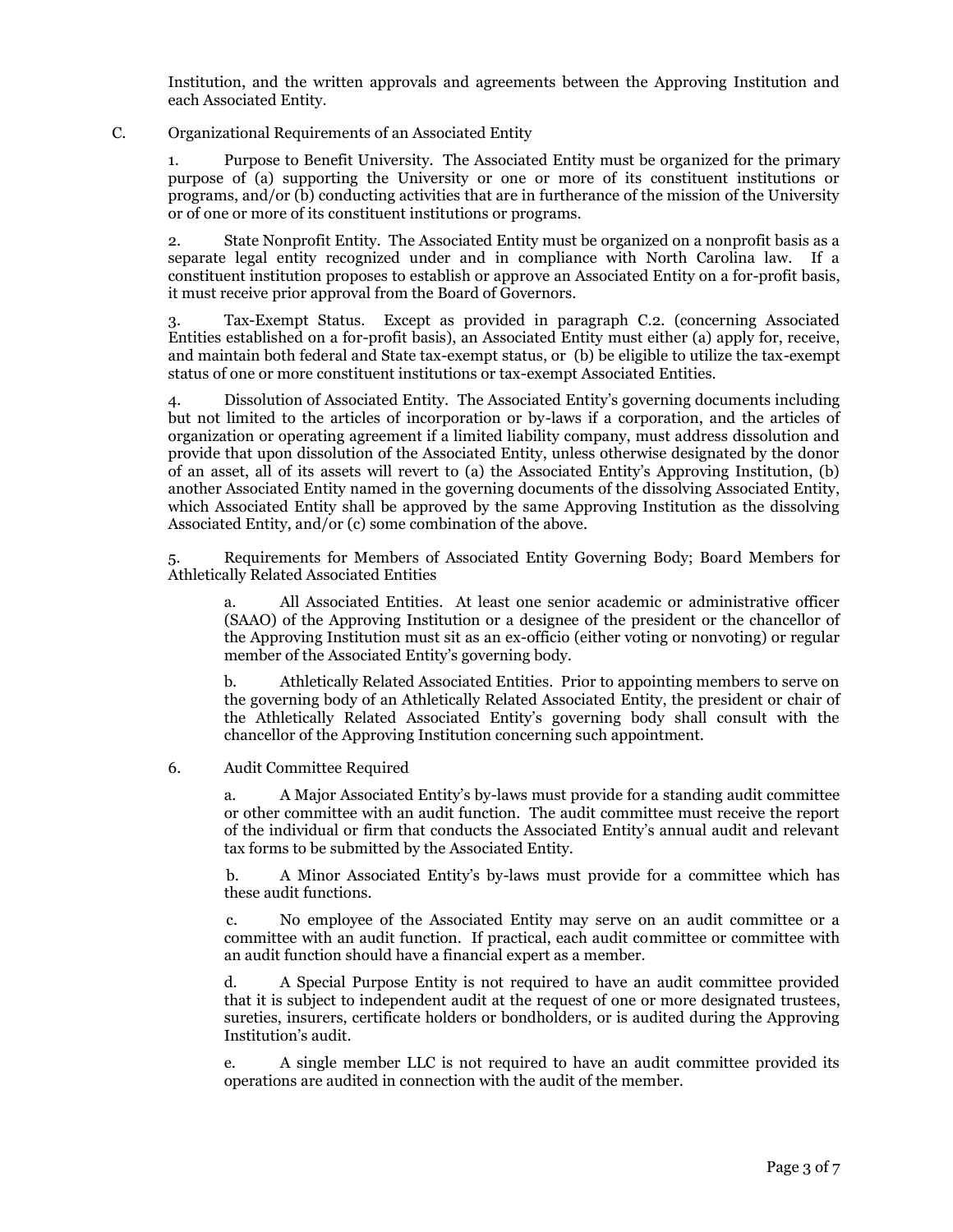#### D. Financial and Accounting Controls

1. Sound Accounting and Business Principles. An Associated Entity must use sound fiscal and business principles, ensure that a sound internal control structure is in place, and follow generally accepted accounting procedures.

2. Annual CPA Audit. A Major Associated Entity and its single member subsidiaries (LLC or corporations) must be audited on an annual basis by an independent CPA firm in good standing with the North Carolina Board of CPA Examiners and with substantial experience in performing audits for organizations of similar scope and complexity to the Major Associated Entity. A Minor Associated Entity must have an annual audit conducted either by the Approving Institution's internal auditor, another University internal auditor, or an independent CPA firm. A Special Purpose Entity must be audited every two years. A Special Purpose Entity which has annual expenditures of \$100,000 or more must be audited by an independent CPA firm. A CPA firm providing an audit for a Major Associated Entity may not provide nonauditing services to the Associated Entity other than tax preparation services that are preapproved by the audit committee.

a. An Associated Entity of a constituent institution must provide copies of the audit report, management letters, and responses to management letters to the chancellor of the Approving Institution, through the chancellor to the governing board of the Approving Institution and the president, and through the president to the Board of Governors.

b. An Associated Entity of the General Administration must provide copies of the audit report, management letters, and responses to management letters to the president, and through the president to the Board of Governors.

3. Annual Budgets. Each Associated Entity must create an annual operations and capital budget. If requested to do so, an Associated Entity shall meet with the head of the Approving Institution (or designee) to review the Associated Entity's proposed annual operations and capital budget, and any subsequent proposed material changes to such annual operations and capital budget. Each Associated Entity in setting its budget shall consider in good faith all suggestions offered by the head of the Approving Institution (or designee) regarding the proposed budget of the Associated Entity and how the budget might be better aligned with the mission, goals, and objectives of the Approving Institution.

4. Officer and Employee Compensation. All salary and nonsalary compensation provided by the Associated Entity to its officers or employees must be approved by the Associated Entity's governing board. The Associated Entity must comply with Board of Governors Policy Section 300.1.1 concerning the prohibition of payments to specified University employees. This requirement does not prohibit the Associated Entity from reimbursing its officers or employees for expenditures made on behalf of the Associated Entity. Each Athletically Related Associated Entity shall, if requested, make available for inspection information detailing the salary and nonsalary compensation and reimbursements provided to each officer and each employee of the Associated Entity and each employee of the University assigned to the Associated Entity for the prior year.

5. Indemnification of University. The Approving Institution may require an Associated Entity to indemnify and hold the Approving Institution and the University harmless from any damages or liabilities that the Approving Institution or the University incurs as a result of the Associated Entity's actions.

6. University-Associated Entity Monetary Transfers. All transfers of funds from the Associated Entity to the University or to the Approving Institution must be documented in writing or electronically in a form that has a retrievable transaction trail. Each Athletically Related Associated Entity shall, if requested by the chancellor of the Approving Institution, submit an annual report summarizing transfers of funds from the Associated Entity to the Approving Institution or to third parties for the benefit of the Approving Institution for the prior year.

7. Whistleblower Protection. An Associated Entity must have a confidential and anonymous mechanism to encourage individuals to report any inappropriateness within the entity's financial management and must prohibit punishment of or retaliation against any employee for reporting problems.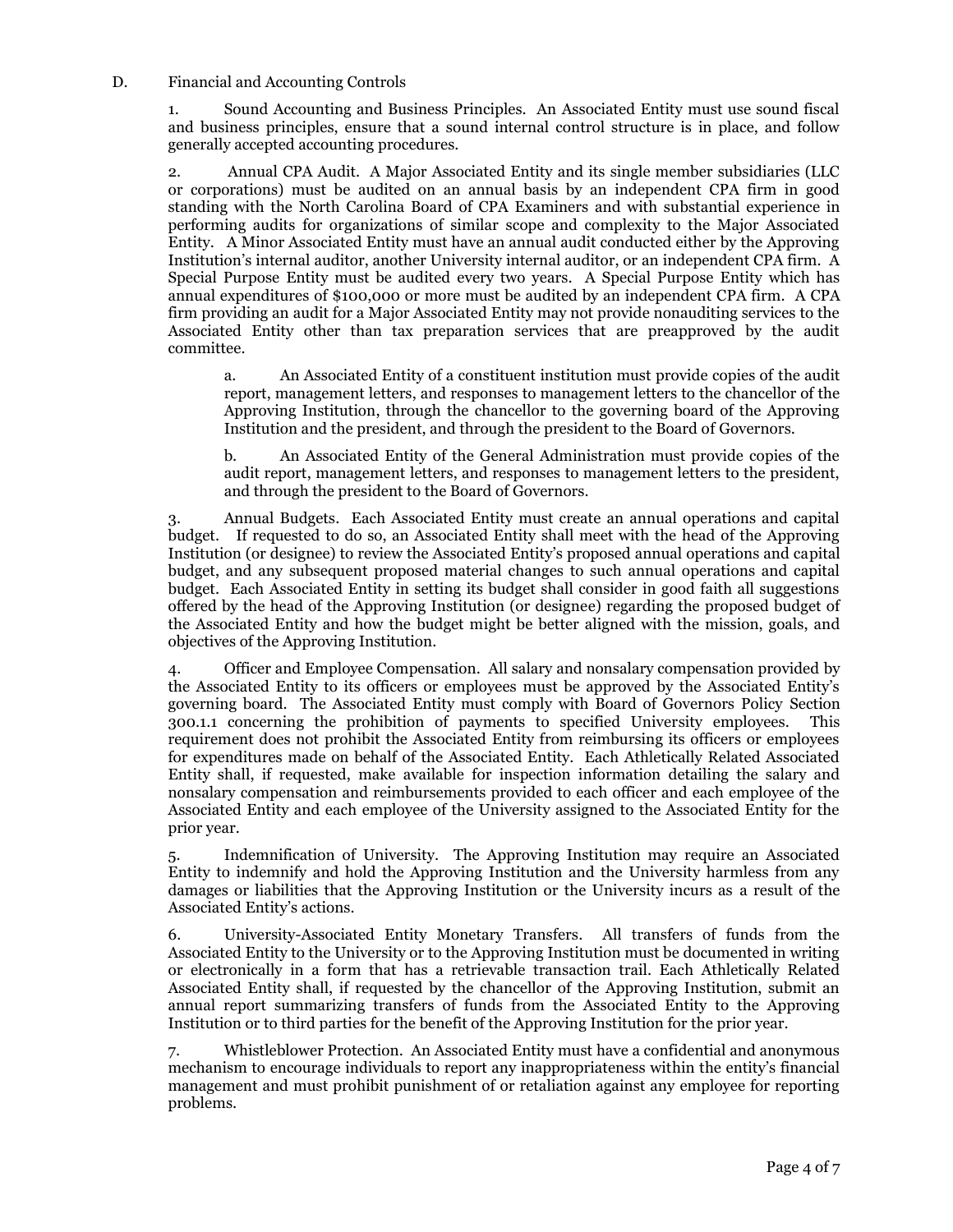8. Chief Executive Officer. The chief financial officer of the Approving Institution may not be the chief executive officer of an Associated Entity.

9. Acquisition of Debt. A Minor Associated Entity may not acquire debt in excess of \$100,000 that is not to be publicly traded without first notifying the president or the chancellor or designee of the Approving Institution and consulting with the vice president for finance of the University. A Major Associated Entity may not acquire debt in excess of \$500,000 that is not to be publicly traded without first notifying the president or the chancellor or designee of the Approving Institution and consulting with the vice president for finance of the University. In determining the level of scrutiny to give to the proposed transaction, the vice president shall take into account the amount of the debt in relationship to the Associated Entity's assets and income and the extent of experience of the Associated Entity in entering into similar debt transactions. A Special Purpose Entity that issues debt to construct facilities for the University must provide a financial or construction audit to the vice president for finance of the University at the vice president's request or to the governing board of the Approving Institution at the request of the chair of the governing board.

10. Audit Findings. Within 90 days of the issuance of an audit report with audit findings, the Associated Entity must demonstrate to the president or the chancellor of the Approving Institution and to the vice president for finance that satisfactory progress has been made to implement a corrective action plan. Failure of an Associated Entity to receive an unqualified audit opinion, to comply with the reporting requirements of this regulation, or to satisfactorily implement a corrective action plan in response to an audit finding may result in the Associated Entity's losing its approved status.

E. Insurance and Bonding

1. Bonding Required. Officers and employees of Major Associated Entities who have checksigning authority or who handle cash or negotiable instruments must be bonded in an amount determined to be reasonable by the Associated Entity's governing body, in collaboration with the Approving Institution. The governing body of a Minor Associated Entity should consider requiring bonding of appropriate employees.

2. Insurance. The governing body of an Associated Entity, working in collaboration with the Approving Institution's insurance and risk management personnel, should evaluate the potential risks arising from the operation of the Associated Entity and obtain commercially reasonable amounts of general liability and directors'/officers' insurance.

F. Provision of Administrative and Other Services by University for Associated Entity

1. Written Agreement Required. The Associated Entity must enter into a written agreement with the Approving Institution in which the Associated Entity agrees to abide by the policies and regulations established by the University and by the Approving Institution. An Associated Entity may only use University or constituent institution assets, facilities, and personnel pursuant to the terms of the written agreement.

2. Reimbursement of Costs. Any reimbursement to the Approving Institution or the University for services the Approving Institution or the University provides to the Associated Entity must be made pursuant to a written agreement between the University or the Approving Institution and the Associated Entity entered into before the service is provided.

3. Control of University Personnel. When University personnel provide services for the Associated Entity and there arises a conflict between the University and the Associated Entity, the University's employee must comply with the policies, regulations, and directives of the University.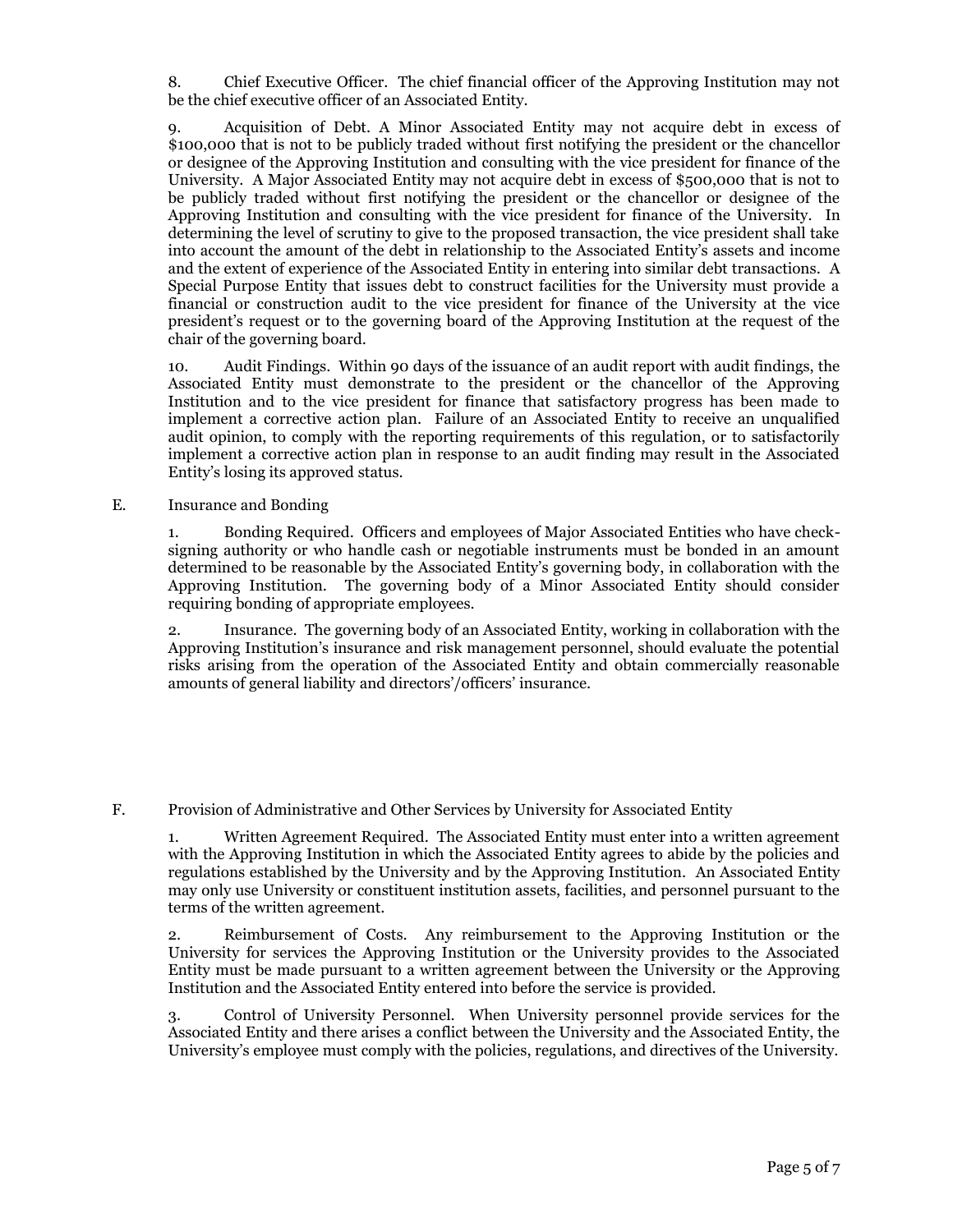#### G. Acceptance of Gifts by Associated Entity

1. Direction and Control of Fundraising and Development Activities. The fundraising and development activities of the Associated Entity shall be conducted subject to the policies and regulations of the Approving Institution and the University and coordinated with the Approving Institution's development office. Absent prior approval from the Approving Institution, the Associated Entity may not engage in fundraising or development activities that impose obligations on the Approving Institution, or receive gifts that impose obligations on the Approving Institution.

2. Restricted or Conditional Gifts that Require University Approval. An Associated Entity may not accept any restricted or conditional gifts that impose an obligation on the University or the Approving Institution or the State to expend resources in addition to the gift or that impose an obligation on the University's or the Approving Institution's operations without the Approving Institution's prior approval. In addition, an Associated Entity may not accept a gift which has any restriction that is unlawful.

3. Notification to Donors of Restricted Gift Policies. An Associated Entity must advise prospective donors of all restricted or conditional gifts to the Associated Entity if acceptance of the gift is conditioned upon the Approving Institution's approval.

#### H. Conflict of Interest and Ethics Policies

1. Policies Required. The Associated Entity must have in place conflict of interest and ethics policies, as approved by the Approving Institution, pertaining to relationships between the Approving Institution, the Associated Entity, members of the governing body of the Associated Entity and persons doing business with the Associated Entity, and establishing required ethical standards for the members of the governing body and employees of the Associated Entity.

2. Transactions Between Associated Entity and its Employees. All transactions (other than reimbursements as provided in section D.4.) between the Associated Entity and an individual member, manager, officer, director, or employee of the Associated Entity must be approved by the Associated Entity's governing body. For the avoidance of doubt, only an individual designated as a member pursuant to state law shall be considered a "member" for purposes of this section.

3. Recusal from Business Decisions. No Associated Entity individual member, manager, officer, director, or employee having a private business interest in an Associated Entity business transaction may be involved in the decision with respect to whether the Associated Entity should enter into such transaction.

4. Associated Entity Scholarships. No Associated Entity scholarship or fellowship award may be made to an individual member, manager, officer, director, or employee of the Associated Entity or to a family member of such person unless the recipient of the award is determined by an independent awards committee or is overseen by the Approving Institution's Financial Aid and Scholarship Office. For the avoidance of doubt, only an individual designated as a member pursuant to state law shall be considered a "member" for purposes of this section.

# I. Reports Required to be Submitted by Associated Entity to University

1. The Associated Entity must file annual reports with the president or chancellor of Approving Institution covering the following items:

a. A list of all members of the Associated Entity's governing body;

b. A copy of the publicly disclosed portion of the Associated Entity's Form 990, or other series 990 form or other similar information return; and

c. A copy of the Associated Entity's CPA audit report and related management letters and responses to management letters.

2. At the request of the chancellor, president, or the chair of governing body of the Approving Institution, the Associated Entity must meet with the requesting person, his or her designee, or the internal auditor of the Approving Institution and allow that person to inspect any information requested.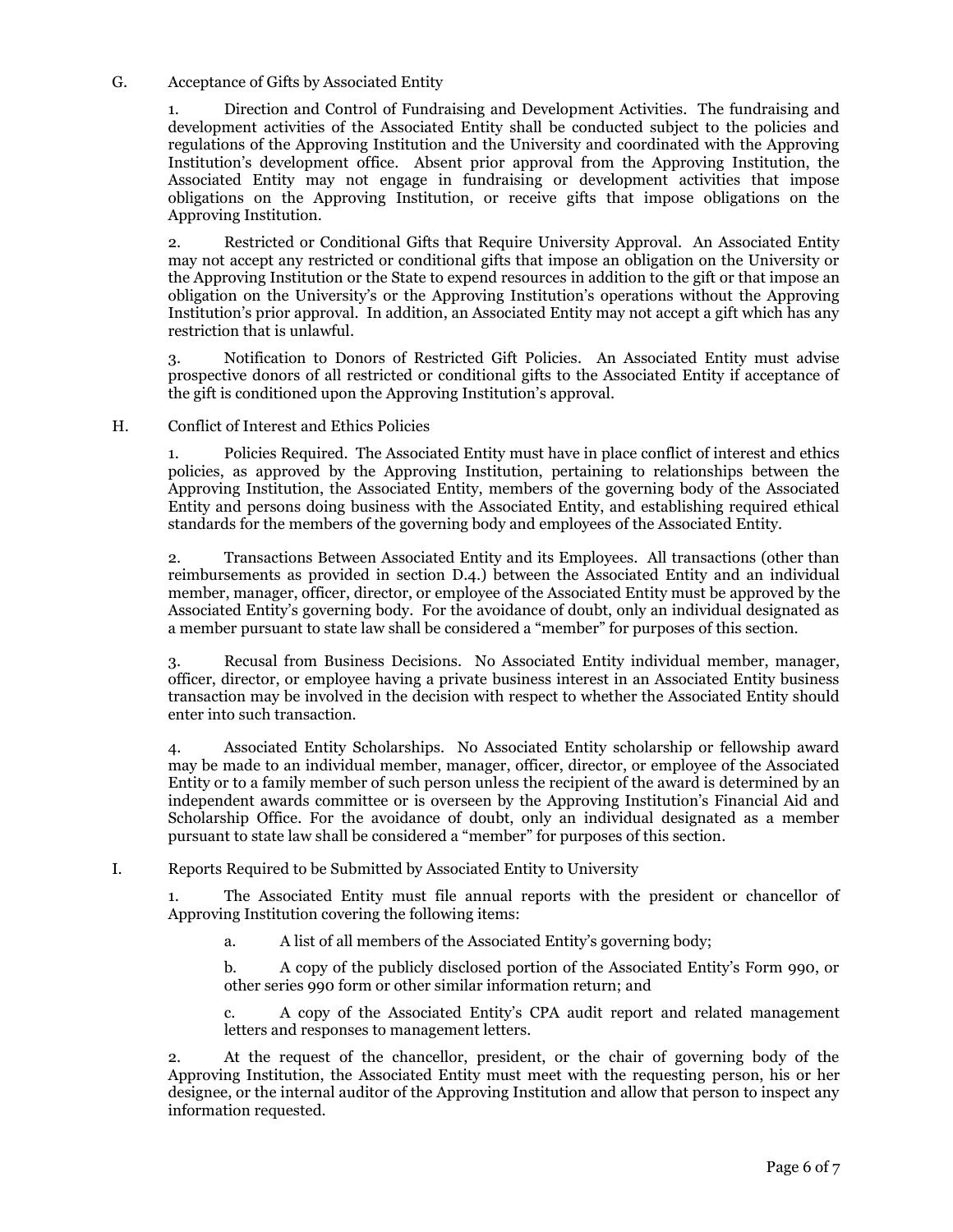#### J. Miscellaneous Requirements

1. Associated Entity Communications. An Associated Entity must conduct business in its own name and all correspondence, advertisements, and other communications by the Associated Entity must clearly indicate that the communication is from the Associated Entity, and not from the Approving Institution or the University.

2. Lobbying and Political Activities. An Associated Entity must comply with all provisions of the Internal Revenue Code and all State laws regarding lobbying and political activity.

3. Associated Entity Courses and Seminars. An Associated Entity may not offer any course or seminar in which the University's name is used without first obtaining the permission of the institution(s) whose name(s) will be used.

4. Record Retention Schedule. An Associated Entity must have a policy governing retention and destruction of documents including electronic files and which prohibits destruction of documents if an audit other than in the ordinary course, investigation into wrongdoing, or litigation is anticipated or underway.

#### K. Waiver

If the application of any of the requirements of these regulations to a particular Associated Entity in specific circumstances is of limited benefit and is unduly burdensome, the president may waive that requirement as to that specific Associated Entity under circumstances that are set out in writing and supported by the Approving Institution.

# L. Effective Date

Every Associated Entity shall be in compliance with these regulations no later than July 1, 2015.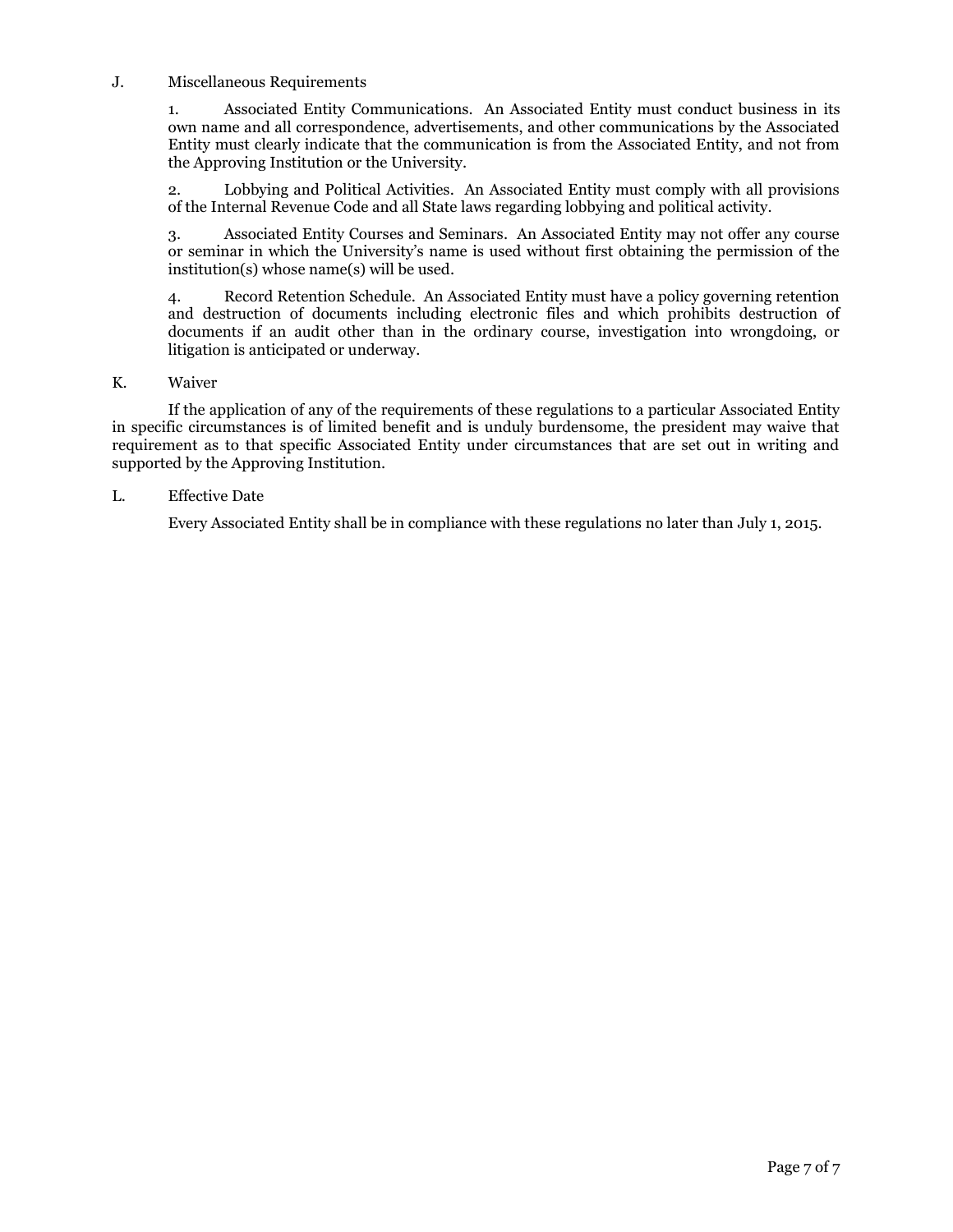# **Required Elements of University-Associated Entity Relationship**

#### The following requirements apply to any University Associated Entity.

The University of North Carolina encourages the establishment of private organizations, known for purposes of these regulations as Associated Entities, to support the constituent institutions and other units of the University, consistent with G.S. 116-30.20. Associated Entities engage in activities that are critical to and aligned with the mission, goals, and objectives of the constituent institutions and institutional units with which they are associated. Activities undertaken by Associated Entities include fundraising, provision of services to students and campus organizations, research support, and collaborating with organizations outside the University to promote and support initiatives and activities that are related to the University's mission of teaching, research, and service. Associated Entities and the constituent institutions and units of the University with which they are associated rely on the dedicated guidance, support, and leadership of Associated Entity directors, officers, donors, and volunteers to pursue shared goals and objectives.

Each Associated Entity becomes affiliated with either a constituent institution or General Administration pursuant to the written approval of the chancellor (in the case of an entity associated with a constituent institution) or the president (in the case of an entity associated with General Administration). Associated Entities are in turn, subject to the direction of the applicable Associated Entity's governing body and provide funding and other support to the Approving Institution. In recognition of and to facilitate such support, Associated Entities are permitted in accordance with these regulations and pursuant to written agreements with Approving institutions, to represent that they are affiliated with the University or a constituent institution. In addition, many Associated Entities benefit from resources of the constituent institution in carrying out their activities.

These regulations establish a framework of cooperation and coordination within which the chancellor or the president of the Approving Institution are expected to structure the Approving Institution's engagement with its Associated Entities. The authority and responsibility for establishing and maintaining cooperative and mutually beneficial relationships between the Approving Institution and its Associated Entities rests with the chancellor or, as the case may be, the president, of the applicable Approving Institution. These regulations recognize the independence of each Associated Entity as an organization that is separate from the Approving Institution, while ensuring the Approving Institution maintains essential oversight and control over the Approving Institution's name, marks, resources, and activities that could impact accreditation standards, and compliance responsibilities applicable to the Approving Institution. Further, these regulations recognize that funds raised by Associated Entities are to be used to support the Approving Institution consistent with donor intent and applicable law. Accordingly, these regulations articulate standards for governance and operations of Associated Entities in their support of and interaction with their Approving Institutions, and create pathways of communication to ensure that the University and its constituent institutions are informed about the activities of its Associated Entities so that those activities remain aligned with the mission, goals, and objectives of the Approving Institution. The president adopts these regulations to apply to any University Associated Entity.

#### A. Definitions. As used in these regulations:

1. An "Associated Entity" means any foundation, association, corporation, limited liability company (LLC), partnership, or other nonprofit entity that was: (a) established by officers of the University; or (b) that is controlled by the University; or (c) that raises funds in the name of the University; or (d) that has a primary purpose of providing services or conducting activities in furtherance of the University's mission pursuant to an agreement with the University; or (e) that has a tax-exempt status that is based on being a support organization for the University.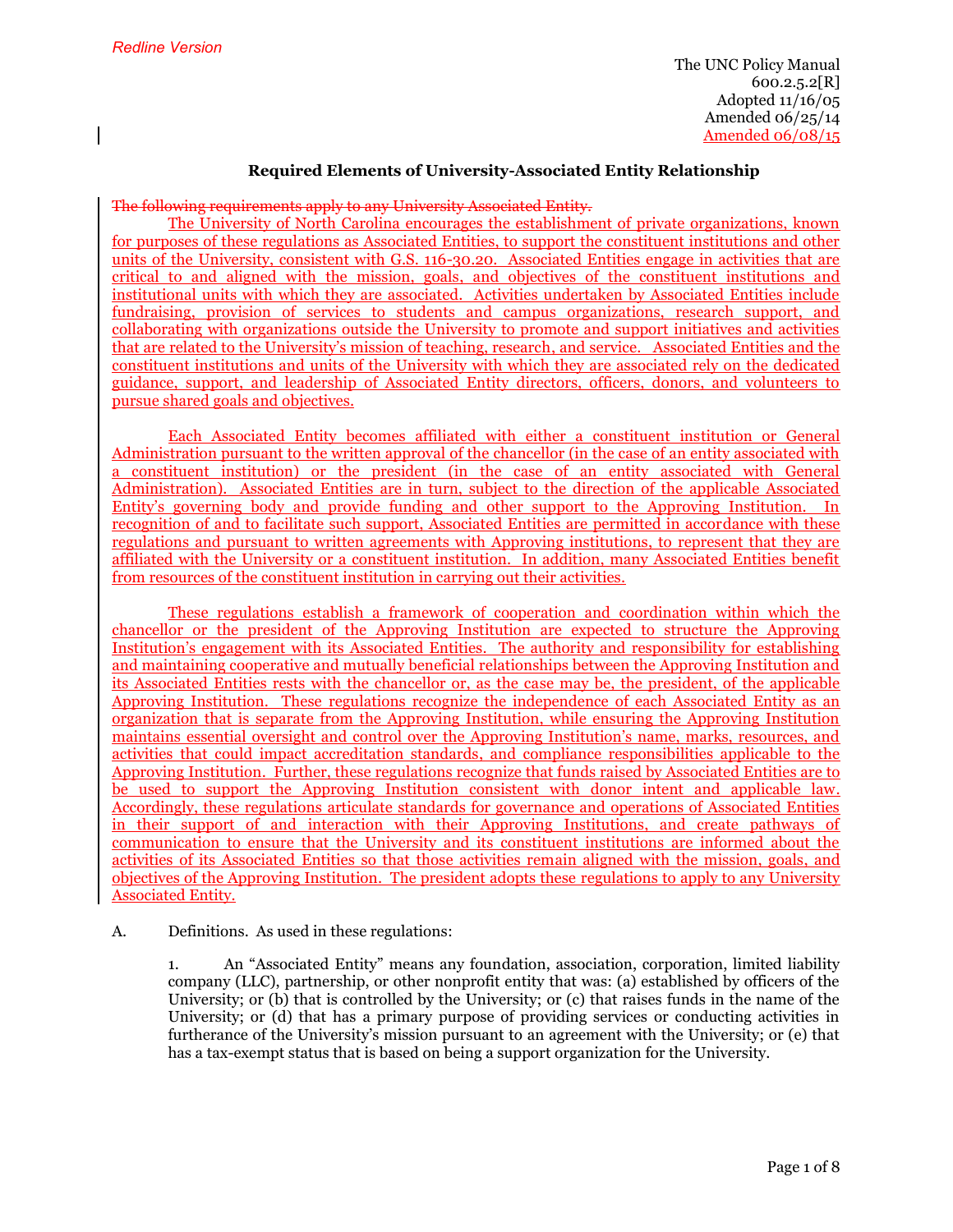2. An "Athletically Related Associated Entity" means an Associated Entity that supports or conducts activities in furtherance of an Approving Institution's intercollegiate athletics program, as determined by the chancellor of the Approving Institution.

3. "Approving Institution" means (a) a constituent institution of the University of North Carolina or the General Administration that approves an Associated Entity, or (b) the General Administration for an Associated Entity approved by the president.

4. "General Administration" means the Office of the President and the affiliated programs of the University associated with General Administration that are not centers or institutes of a constituent institution.

5. "Major Associated Entity" means an Associated Entity which has annual expenditures of \$100,000 or more.

6. "Minor Associated Entity" means an Associated Entity which has annual expenditures of less than \$100,000.

7. "Special Purpose Entity" means an Associated Entity (including any approved subsidiary or affiliate of an Associated Entity) that is: (a) established by an Approving Institution or is controlled by an Approving Institution; (b) undertakes a specified activity for the Approving Institution as its sole purpose (e.g., constructing or managing facilities, research development, or intellectual property management); and (c) does not engage in fundraising activities.

8. "State" means the State of North Carolina.

9. "University" means the University of North Carolina, including its constituent institutions.

10. When "president or chancellor" is used in these regulations, it means the chancellor if the Approving Institution is a constituent institution and it means the president if the Approving Institution is the General Administration.

#### B. ApprovalCreation and Approved Status of Associated Entities

1. Associated Entity Must be Approved. An Associated Entity (including any subsidiary or affiliate of an existing Associated Entity) must be approved in writing by the president, the chancellor, or the **president** president's or chancellor's designee. An Associated Entity must be approved in order to receive University-provided services or to be able to use any University names, logos, or marks.

2. Abide by Relevant University Policies.; Alignment with Mission and Goals. In order to obtain approved status, the Associated Entity must formally agree, pursuant to a written agreement also described in subpart F.1., to abide by the policies or regulations established by the University and by the Approving Institution, including the requirements of this regulation, 600.2.5.2[R].these regulations, and to assure that the activities of the Associated Entity align with the mission, goals, and standards of or applicable to the Approving Institution, including accreditation standards applicable to institution-related entities, and athletics conference standards applicable to intercollegiate athletics programs. Approving Institutions should make reasonable efforts to notify Associated Entities of the accreditation standards, athletic conference standards, and/or the institutional policies that may affect Associated Entities' operations.

3. Removal of Approved Status. The Approving Institution may, in its sole discretion, remove the approved status of any Associated Entity at any time for any reason or no reason.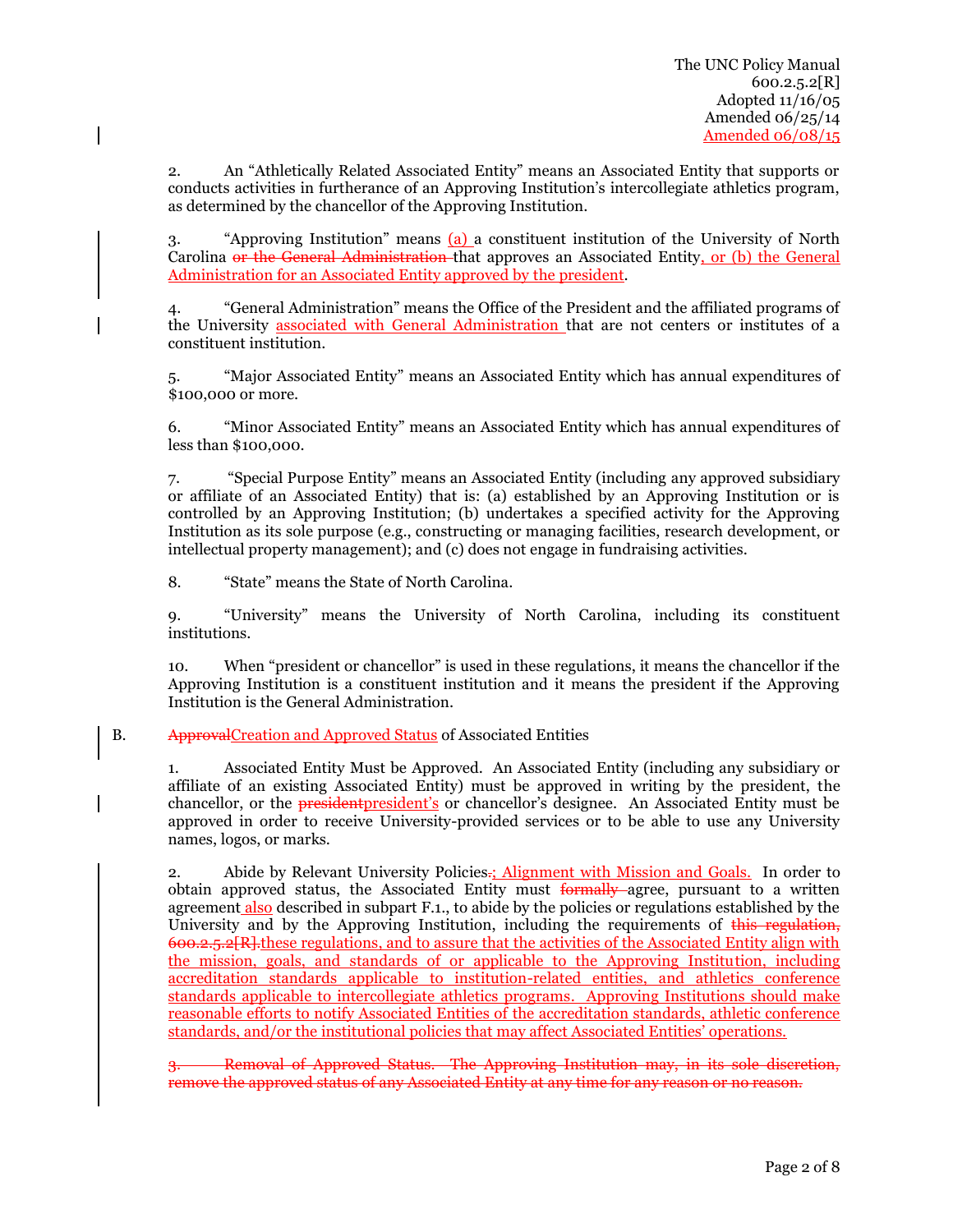3. Removal of Approved Status. The head of the Approving Institution may adopt policies or provide in written agreements with any Associated Entity that an Associated Entity's approved status shall be removed only upon advance written notice specifying material noncompliance with or breach of: (a) these regulations; (b) the applicable policies of the University and the Approving Institution; or (c) the written agreement required by sections B.2., or F.1. The advance writtennotice period, if any, required by a written agreement or policy shall not exceed sixty (60) days, during which time the Approving Institution may consider and accept or reject a corrective action plan submitted by the Associated Entity. In the absence of any such authorized provision in the Approving Institution's written agreement with the Associated Entity and/or the Approving Institution's policies, the head of the Approving Institution may remove the approved status of an Associated Entity of that Approving Institution.

Compliance with Policies, Regulations, and Agreements. The head of the Approving Institution (chancellor or president) shall be responsible for taking reasonable steps to ensure that the Approving Institution and its Associated Entities operate in accordance with all requirements of these regulations, the applicable policies of the University and the Approving Institution, and the written approvals and agreements between the Approving Institution and each Associated Entity.

C. Organizational Requirements of an Associated Entity

1. Purpose to Benefit University. The Associated Entity must be organized for the primary purpose of (a) supporting the University or one or more of its constituent institutions or programs, and/or (b) conducting activities that are in furtherance of the mission of the University or of one or more of its constituent institutions or programs.

2. State Nonprofit Entity. The Associated Entity must be organized on a nonprofit basis as a separate legal entity recognized under and in compliance with North Carolina law. If a constituent institution proposes to establish or approve an Associated Entity on a for-profit basis, it must receive prior approval from the Board of Governors.

3. Tax-Exempt Status. Except as provided in paragraph C.2. (concerning Associated Entities established on a for-profit basis), an Associated Entity must either (a) apply for, receive, and maintain both federal and State tax-exempt status, or (b) be eligible to utilize the tax-exempt status of one or more constituent institutions or tax-exempt Associated Entities.

4. Dissolution of Associated Entity. The Associated Entity's governing documents including, but not limited to, the articles of incorporation, or by-laws if a corporation, and the articles of organization or operating agreement $(\Theta)$ , if a limited liability company, must include provisions which address dissolution and provide that: (a) the Associated Entity must, if so directed by the Approving Institution, be dissolved as soon as practicable following the removal of approved status pursuant to Section B.3.; and  $(b)$  upon dissolution of the Associated Entity, all of its assets will revert to the University or the Approving Institution or another existing University approved Associated Entity unless otherwise designated by the donor of an asset, all of its assets will revert to (a) the Associated Entity's Approving Institution, (b) another Associated Entity named in the governing documents of the dissolving Associated Entity, which Associated Entity shall be approved by the same Approving Institution as the dissolving Associated Entity, and/or (c) some combination of the above.

5. Requirements for Members of Associated Entity Governing Body; Approval of Board Members for Athletically Related Associated Entities.

a. All Associated Entities. At least one senior academic or administrative officer (SAAO) of the Approving Institution or a designee of the president or the chancellor of the Approving Institution must sit as an ex-officio (either voting or nonvoting) or regular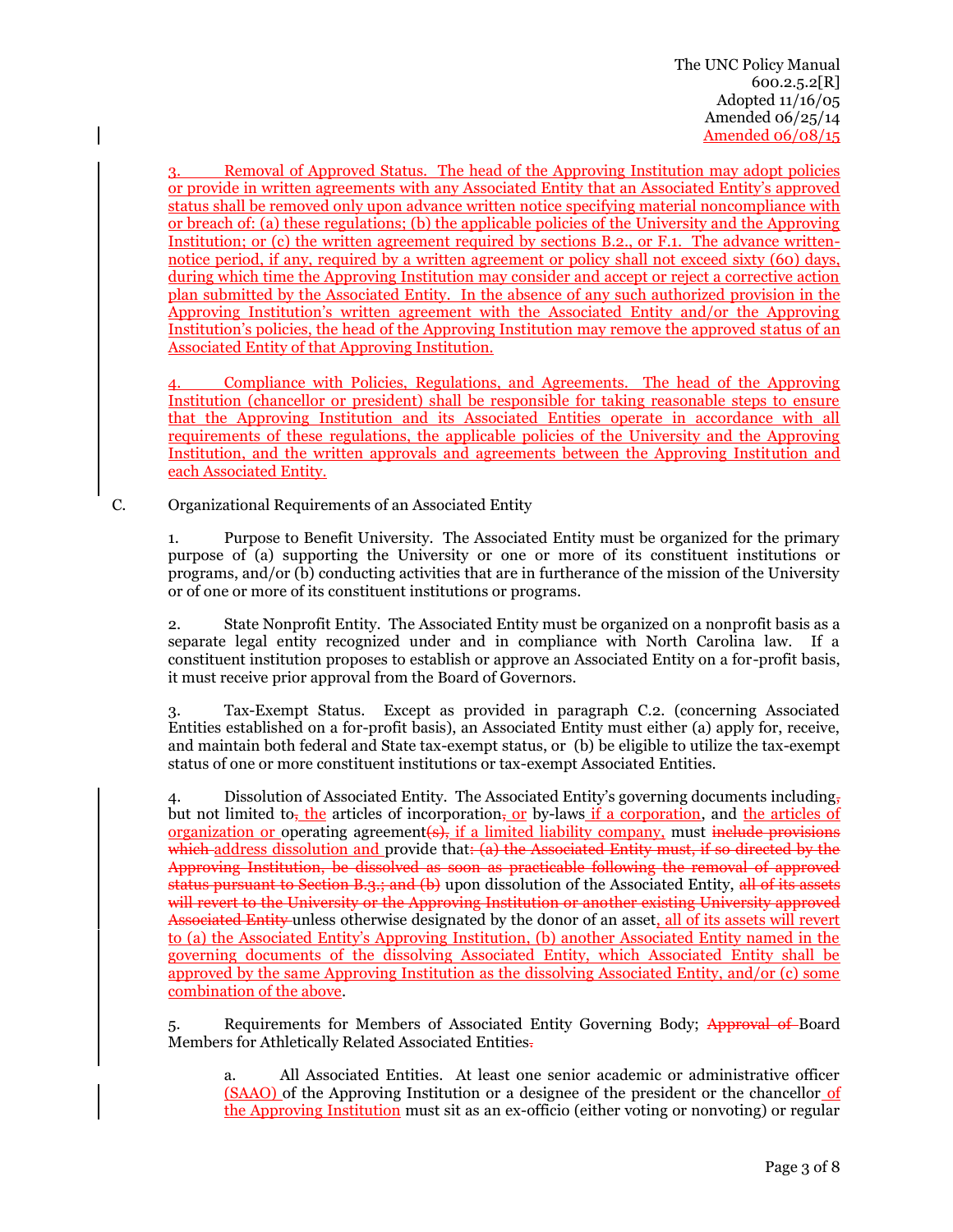member of the Associated Entity's governing body<del>, including any committee or</del> subcommittee thereof that may be delegated authority to exercise the governing body's authority.

b. Athletically Related Associated Entities. No individual may be appointed Prior to appointing members to serve on the governing body of an Athletically Related Associated Entity-absent, the prior approval president or chair of the Athletically Related Associated Entity's governing body shall consult with the chancellor of the Approving Institution. concerning such appointment.

# 6. Audit Committee Required.

a. A Major Associated Entity's by-laws must provide for a standing audit committee or other committee with an audit function which has at least one University employee as a member.. The audit committee must receive the report of the individual or firm that conducts the Associated Entity's annual audit and relevant tax forms to be submitted by the Associated Entity.

b. A Minor Associated Entity's by-laws must provide for a committee which has these audit functions.

c. No employee of the Associated Entity may serve on an audit committee or a committee with an audit function. If practical, each audit committee or committee with an audit function should have a financial expert as a member.

d. A Special Purpose Entity is not required to have an audit committee provided that it is subject to independent audit at the request of one or more designated trustees, sureties, insurers, certificate holders or bondholders, or is audited during the Approving Institution's audit.

e. A single member LLC is not required to have an audit committee provided its operations are audited in connection with the audit of the member.

#### D. Financial and Accounting Controls

1. Sound Accounting and Business Principles. An Associated Entity must use sound fiscal and business principles, ensure that a sound internal control structure is in place, and follow generally accepted accounting procedures.

2. Annual CPA Audit. A Major Associated Entity and its single member subsidiaries (LLC or corporations) must be audited on an annual basis by an independent CPA firm<del>, selected with</del> the approval of the Approving Institution. in good standing with the North Carolina Board of CPA Examiners and with substantial experience in performing audits for organizations of similar scope and complexity to the Major Associated Entity. A Minor Associated Entity must have an annual audit conducted either by the Approving Institution's internal auditor, another University internal auditor, or an independent CPA firm. A Special Purpose Entity must be audited on a periodic basis.every two years. A Special Purpose Entity which has annual expenditures of \$100,000 or more must be audited by an independent CPA firm. A CPA firm providing an audit for a Major Associated Entity may not provide non-auditing nonauditing services to the Associated Entity other than tax preparation services that are preapproved by the audit committee.

a. An Associated Entity of a constituent institution must provide copies of the audit report, management letters, and responses to management letters to the chancellor of the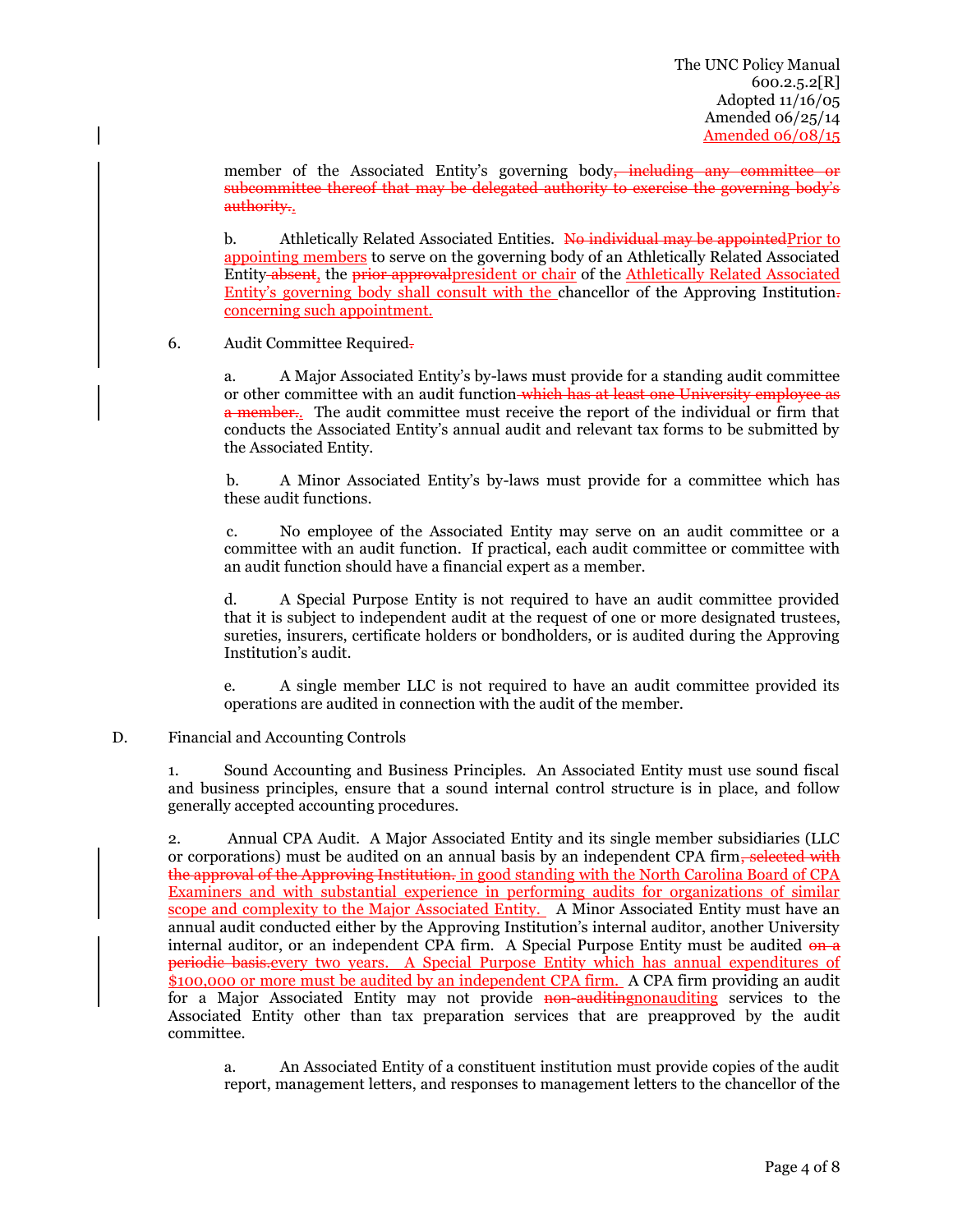Approving Institution, through the chancellor to the governing board of the Approving Institution and the president, and through the president to the Board of Governors.

b. An Associated Entity of the General Administration must provide copies of the audit report, management letters, and responses to management letters to the president, and through the president to the Board of Governors.

3. Annual Budgets. Each Associated Entity must create an annual operations and capital budget. Each Athletically Related If requested to do so, an Associated Entity, and such other Associated Entities as may be directed to do so by the Approving Institution, shall submit its meet with the head of the Approving Institution (or designee) to review the Associated Entity's proposed annual operations and capital budget to the president or chancellor or designee of the Approving Institution for review and approval prior to adoption. , and any subsequent proposed material changes to the approved such annual operations and capital budget must be approved by the chancellor. Each Associated Entity in setting its budget shall consider in good faith all suggestions offered by the head of the Approving Institution (or designee) regarding the proposed budget of the Associated Entity and how the budget might be better aligned with the mission, goals, and objectives of the Approving Institution.

4. Officer and Employee Compensation. All salary and nonsalary compensation provided by the Associated Entity to its officers or employees must be approved by the Associated Entity's governing board. The Associated Entity must comply with Board of Governors Policy Section 300.1.1 concerning the prohibition of payments to specified University employees. This requirement does not prohibit the Associated Entity from reimbursing its officers or employees for expenditures made on behalf of the Associated Entity. Each Athletically Related Associated Entity shall submit an annual report to the chancellor of the Approving Institution, if requested, make available for inspection information detailing the salary and nonsalary compensation and reimbursements provided to each officer and each employee of the Associated Entity and each employee of the University assigned to the Associated Entity for the prior year, along with explanations for any adjustments to compensation.

5. Indemnification of University. The Approving Institution may require an Associated Entity to indemnify and hold the Approving Institution and the University harmless from any damages or liabilities that the Approving Institution or the University incurs as a result of the Associated Entity's actions.

6. University-Associated Entity Monetary Transfers. All transfers of funds from the Associated Entity to the University or to the Approving Institution must be documented in writing or electronically in a form that has a retrievable transaction trail. Each Athletically Related Associated Entity shall<del>-submit an annual report to, if requested by</del> the chancellor of the Approving Institution describing each transfer, submit an annual report summarizing transfers of funds from the Associated Entity to the Approving Institution or to third parties for the benefit of the Approving Institution for the prior year.

7. Whistleblower Protection. An Associated Entity must have a confidential and anonymous mechanism to encourage individuals to report any inappropriateness within the entity's financial management and must prohibit punishment of or retaliation against any employee for reporting problems.

8. Chief Executive Officer. The chief financial officer of the Approving Institution may not be the chief executive officer of an Associated Entity.

9. Acquisition of Debt. A Minor Associated Entity may not acquire debt in excess of \$100,000 that is not to be publicly traded without prior approval from first notifying the president or the chancellor or designee of the Approving Institution and consultation consulting with the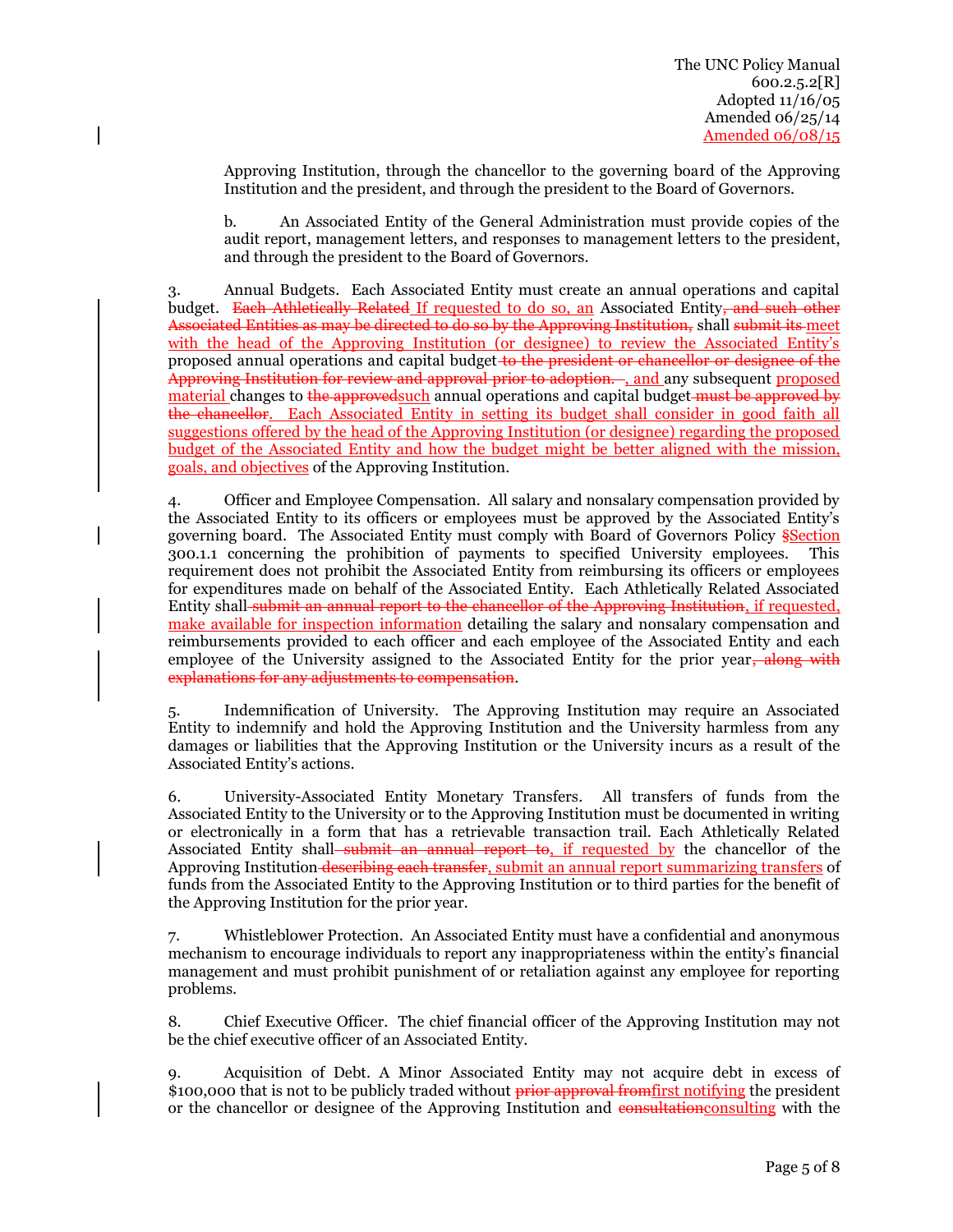vice president for finance of the University. A Major Associated Entity may not acquire debt in excess of \$500,000 that is not to be publicly traded without prior approval from first notifying the president or the chancellor or designee of the Approving Institution and consultation consulting with the vice president for finance of the University. In determining the level of scrutiny to give to the proposed transaction, the vice president shall take into account the amount of the debt in relationship to the Associated Entity's assets and income and the extent of experience of the Associated Entity in entering into similar debt transactions. A Special Purpose Entity that issues debt to construct facilities for the University must provide a financial or construction audit to the vice president for finance of the University at the vice president's request or to the governing board of the Approving Institution at the request of the chair of the governing board.

10. Audit Findings. Within 90 days of the issuance of an audit report with audit findings, the Associated Entity must demonstrate to the president or the chancellor of the Approving Institution and to the vice president for finance that satisfactory progress has been made to implement a corrective action plan. Failure of an Associated Entity to receive an unqualified audit opinion, to comply with the reporting requirements of this regulation, or to satisfactorily implement a corrective action plan in response to an audit finding may result in the Associated Entity's losing its approved status.

E. Insurance and Bonding

1. Bonding Required. Officers and employees of Major Associated Entities who have checksigning authority or who handle cash or negotiable instruments must be bonded in an amount determined to be reasonable by the Associated Entity's governing body, in collaboration with the Approving Institution. The governing body of a Minor Associated Entity should consider requiring bonding of appropriate employees.

2. Insurance. The governing body of an Associated Entity, working in collaboration with the Approving Institution's insurance and risk management personnel, should evaluate the potential risks arising from the operation of the Associated Entity and obtain commercially reasonable amounts of general liability and directors'/officers' insurance.

F. Provision of Administrative and Other Services by University for Associated Entity

1. Written Agreement Required. The Associated Entity must enter into a written agreement with the Approving Institution in which the Associated Entity agrees to abide by relevant the policies and regulations established by the University and by the Approving Institution. An Associated Entity may only use University or constituent institution assets, facilities, and personnel pursuant to the terms of the written agreement.

2. Reimbursement of Costs. Any reimbursement to the Approving Institution or the University for services the Approving Institution or the University provides to the Associated Entity must be made pursuant to a written agreement between the University or the Approving Institution and the Associated Entity entered into before the service is provided.

3. Control of University Personnel. When University personnel provide services for the Associated Entity and there arises a conflict between the University and the Associated Entity, the University's employee must comply with the policies, regulations, and directives of the University.

G. Acceptance of Gifts by Associated Entity

1. Direction and Control of Fundraising and Development Activities. The fundraising and development activities of the Associated Entity shall be conducted subject to the policies and regulations of the Approving Institution and the University and coordinated with the Approving Institution's development office. Absent prior approval from the Approving Institution, the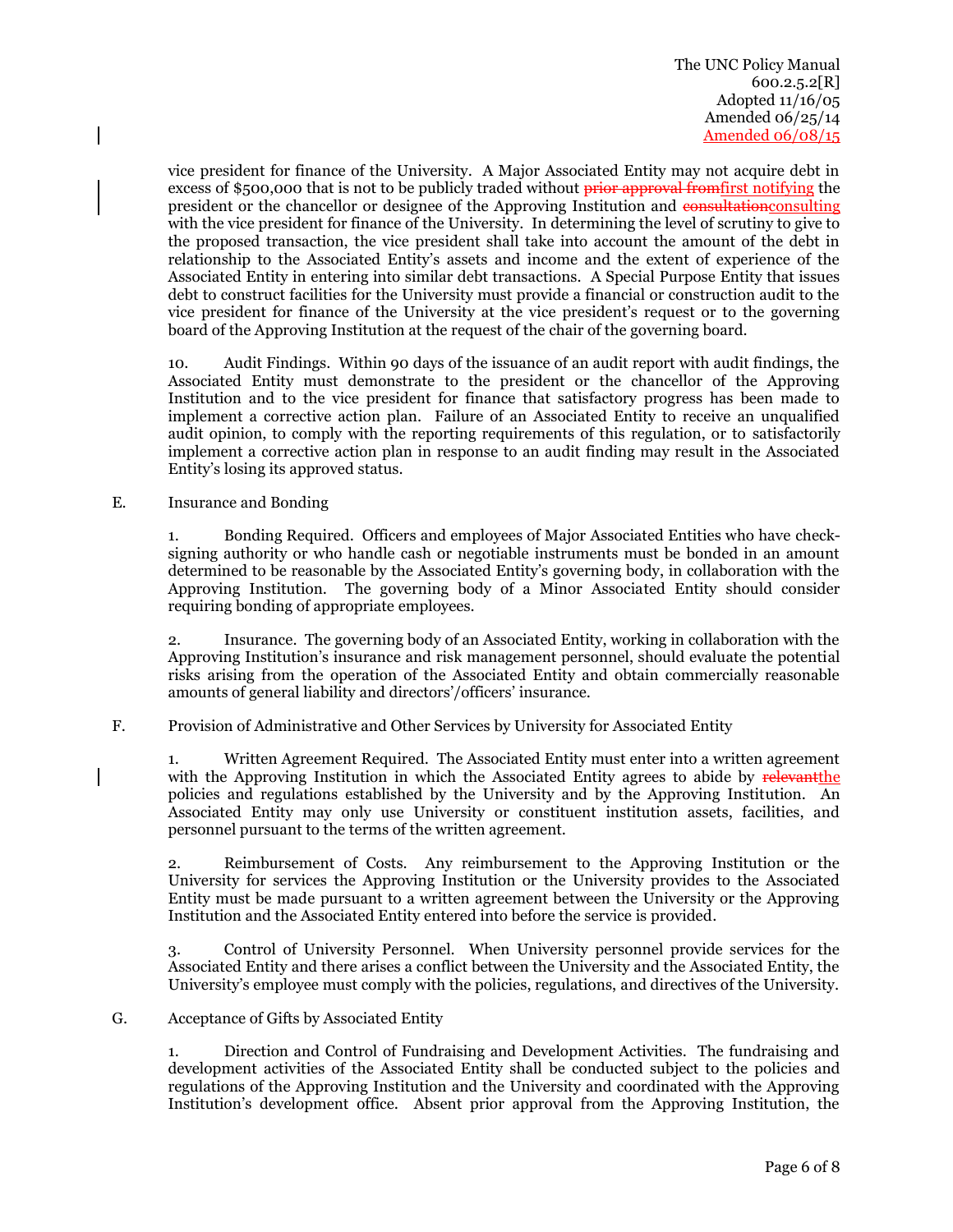Associated Entity may not engage in fundraising or development activities that impose obligations on the Approving Institution, or receive gifts that impose obligations on the Approving Institution.

2. Restricted or Conditional Gifts that Require University Approval. An Associated Entity may not accept any restricted or conditional gifts that impose an obligation on the University or the Approving Institution or the State to expend resources in addition to the gift or that impose an obligation on the University's or the Approving Institution's operations without the Approving Institution's prior approval. In addition, an Associated Entity may not accept a gift which has any restriction that is unlawful.

3. Notification to Donors of Restricted Gift Policies. An Associated Entity must advise prospective donors of all restricted or conditional gifts to the Associated Entity if acceptance of the gift is conditioned upon the Approving Institution's approval.

H. Conflict of Interest and Ethics Policies

1. Policies Required. The Associated Entity must have in place conflict of interest and ethics policies, as approved by the Approving Institution, pertaining to relationships between the Approving Institution, the Associated Entity, members of the governing body of the Associated Entity and persons doing business with the Associated Entity, and establishing required ethical standards for the members of the governing body and employees of the Associated Entity.

2. Transactions Between Associated Entity and its Employees. All transactions (other than reimbursements as provided in §section D.4.) between the Associated Entity and an individual member, manager, officer, director, or employee of the Associated Entity must be approved by the Associated Entity's governing body. For the avoidance of doubt, only an individual designated as a member pursuant to state law shall be considered a "member" for purposes of this section.

3. Recusal from Business Decisions. No Associated Entity individual member, manager, officer, director, or employee having a private business interest in an Associated Entity business transaction may be involved in the decision with respect to whether the Associated Entity should enter into such transaction.

4. Associated Entity Scholarships. No Associated Entity scholarship or fellowship award may be made to an individual member, manager, officer, director, or employee of the Associated Entity or to a family member of such person unless the recipient of the award is determined by an independent awards committee or is overseen by the Approving Institution's Financial Aid and Scholarship Office. For the avoidance of doubt, only an individual designated as a member pursuant to state law shall be considered a "member" for purposes of this section.

I. Reports Required to be Submitted by Associated Entity to University

1. The Associated Entity must file annual reports with the president or chancellor of Approving Institution covering the following items:

a. A list of all members of the Associated Entity's governing body;

b. A copy of the publicly disclosed portion of the Associated Entity's Form 990, or other series 990 form or other similar information return; and

c. A copy of the Associated Entity's CPA audit report and related management letters and responses to management letters; and.

d. A copy of the Articles of Incorporation, Articles of Organization, Bylaws, and other governing documents, and any revisions or amendments thereto.